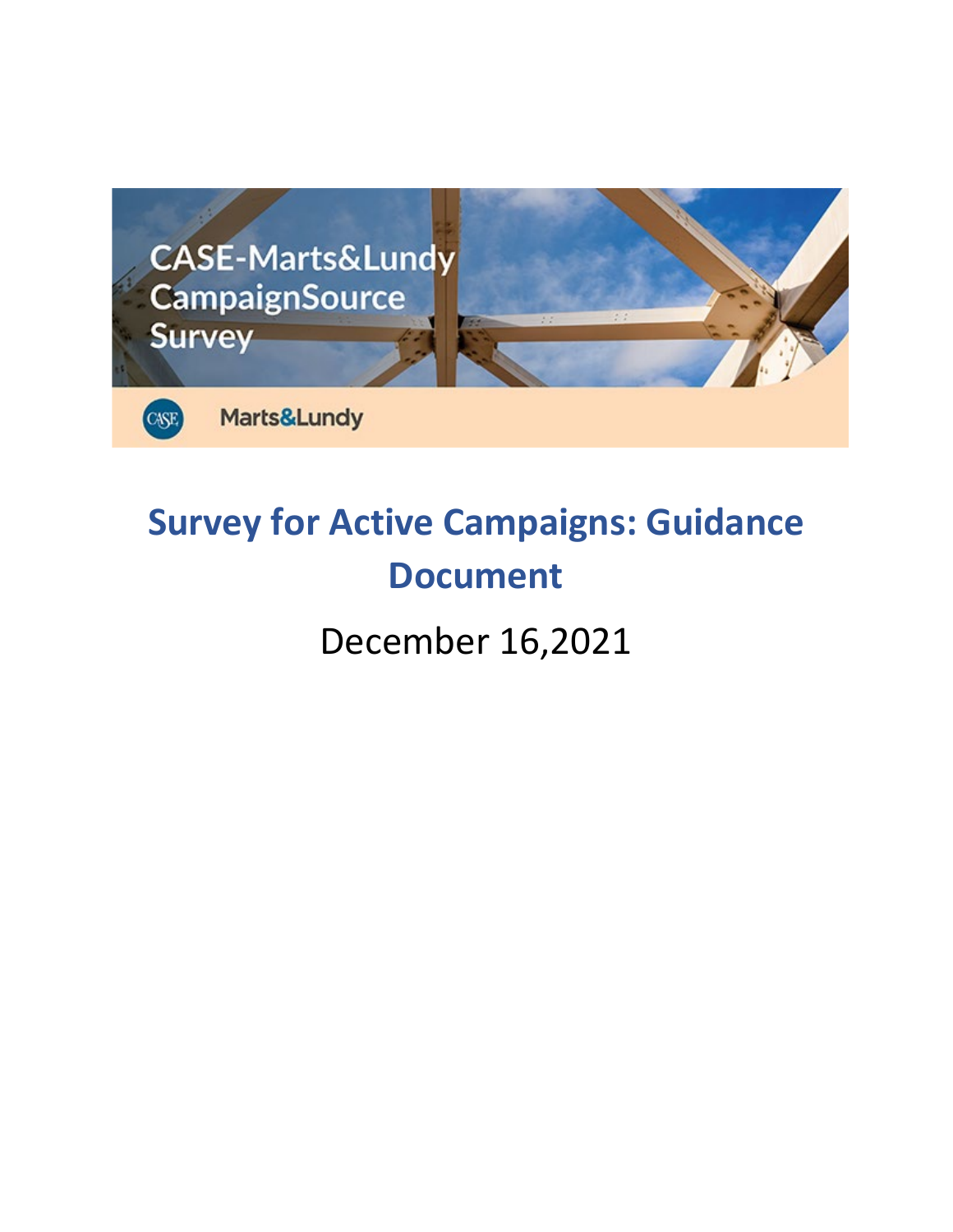<span id="page-1-0"></span>

|  | Contents |
|--|----------|
|  |          |

| Donor Counts and Campaign New Funds Committed in an Active Campaign  12                             |  |
|-----------------------------------------------------------------------------------------------------|--|
|                                                                                                     |  |
|                                                                                                     |  |
|                                                                                                     |  |
|                                                                                                     |  |
|                                                                                                     |  |
|                                                                                                     |  |
|                                                                                                     |  |
| Section 4: Other Campaign Funds: Intellectual Property, Sponsored Research, and Other Contributions |  |
|                                                                                                     |  |
|                                                                                                     |  |
|                                                                                                     |  |
|                                                                                                     |  |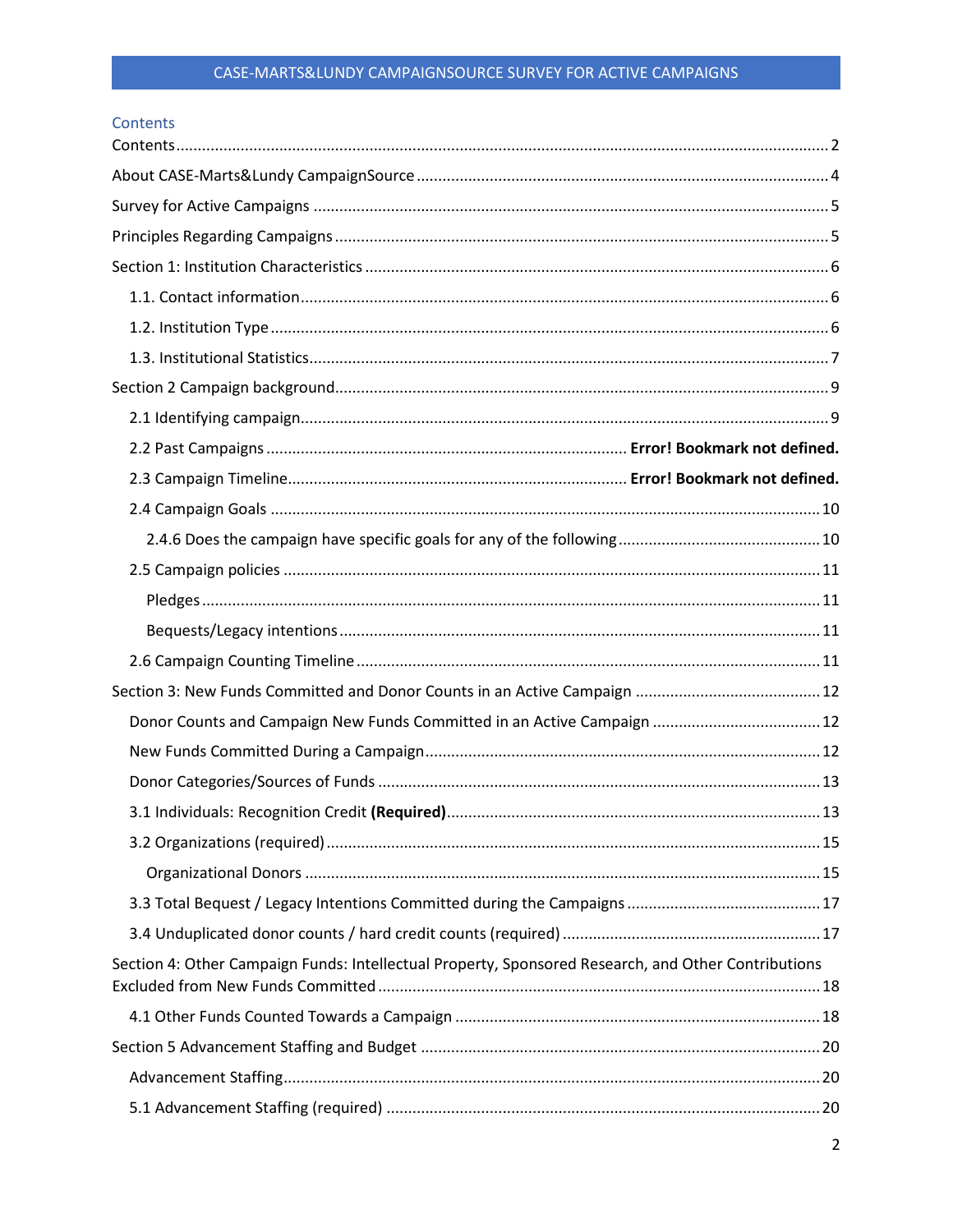| Partial Exclusions Stemming from Tangible Donor Benefits (Quid Pro Quo Contributions)  24 |  |
|-------------------------------------------------------------------------------------------|--|
|                                                                                           |  |
|                                                                                           |  |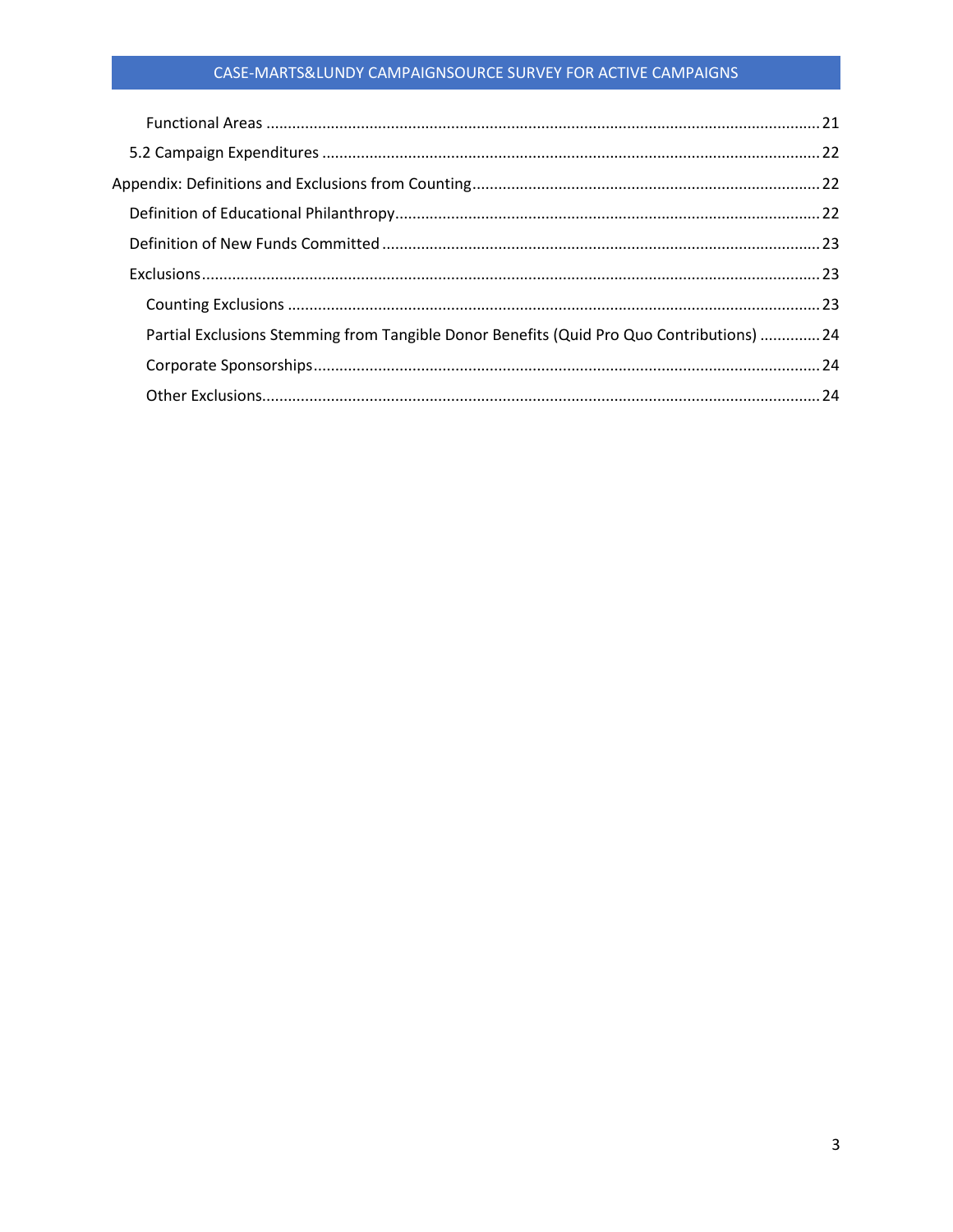### <span id="page-3-0"></span>About CASE-Marts&Lundy CampaignSource

CampaignSource provides benchmarking data on "comprehensive campaigns" (or "capital campaigns") that extend over multiple years, raise funds for a variety of purposes which may include unrestricted operating support, scholarships, faculty support, academic programs, building construction or renovation, endowment, or other strategic priorities of the institution. The survey is not intended for special purpose campaigns (e.g., initiatives to raise funds for an individual building or a specific program).

CampaignSource surveys are intended to provide insights into published campaign goals and outcomes, the compositions of campaign donor populations, campaign purposes, and other data and information to help institutions understand campaign impacts and frame plans and strategy for future campaigns.

CampaignSource surveys are aligned with the "Guidelines for Campaign Management" and other rules from the *CASE [Global Reporting Standards](https://www.case.org/resources/amatlas/case-global-reporting-standards)* ("CASE Global Standards"). Campaigns' counting policies may predate the publication of the CASE Standards and campaign goals may include securing funds that are excluded from counting by the CASE Standards but are, nonetheless, important in advancing campaign purposes.

To ensure that CampaignSource data is 1) comparable from institution to institution 2) aligned with the CASE Standards and 3) accurately reflects published campaign goals and outcomes, CampaignSource surveys break out data into New Funds Committed, including outright gifts, pledges, bequests and other funds reported in accordance with the CASE Standards*,* and a separate section on Other Campaign Funds that might include sponsored research, gifts of intellectual property, bequests from donors under the age of 65 and other funds counted as part of the campaign but excluded from New Funds Committed.

CampaignSource surveys collect data at two points in the campaign cycle: at public launch and upon completion of the campaign.

The surveys collect information on:

- Institutional characteristics, campaign policies, and goals
- The value and sources of outright gifts, pledges, bequests, and other gifts countable as "New Funds Committed" under the CASE Standards (based on hard and soft credit)
- Counts of donors by type (based on hard and soft credit)
- The value of other campaign funds, not included in New Funds Committed that the institution is counting as part of its campaign
- Staffing counts and campaign expenditures

Aggregate findings from CampaignSource surveys will be published in periodic reports, and available to CASE members in AMAtlas Data Miner along with data from other AMAtlas surveys including the Alumni Engagement Metrics, Voluntary Support of Education, CASE-CCAE Support of Education, CASE-Ross Support of Education, and CASE Support of Education: Australia and New Zealand.

Thanks to [Marts&Lundy](https://www.martsandlundy.com/) for its generous support of the CampaignSource surveys and reports.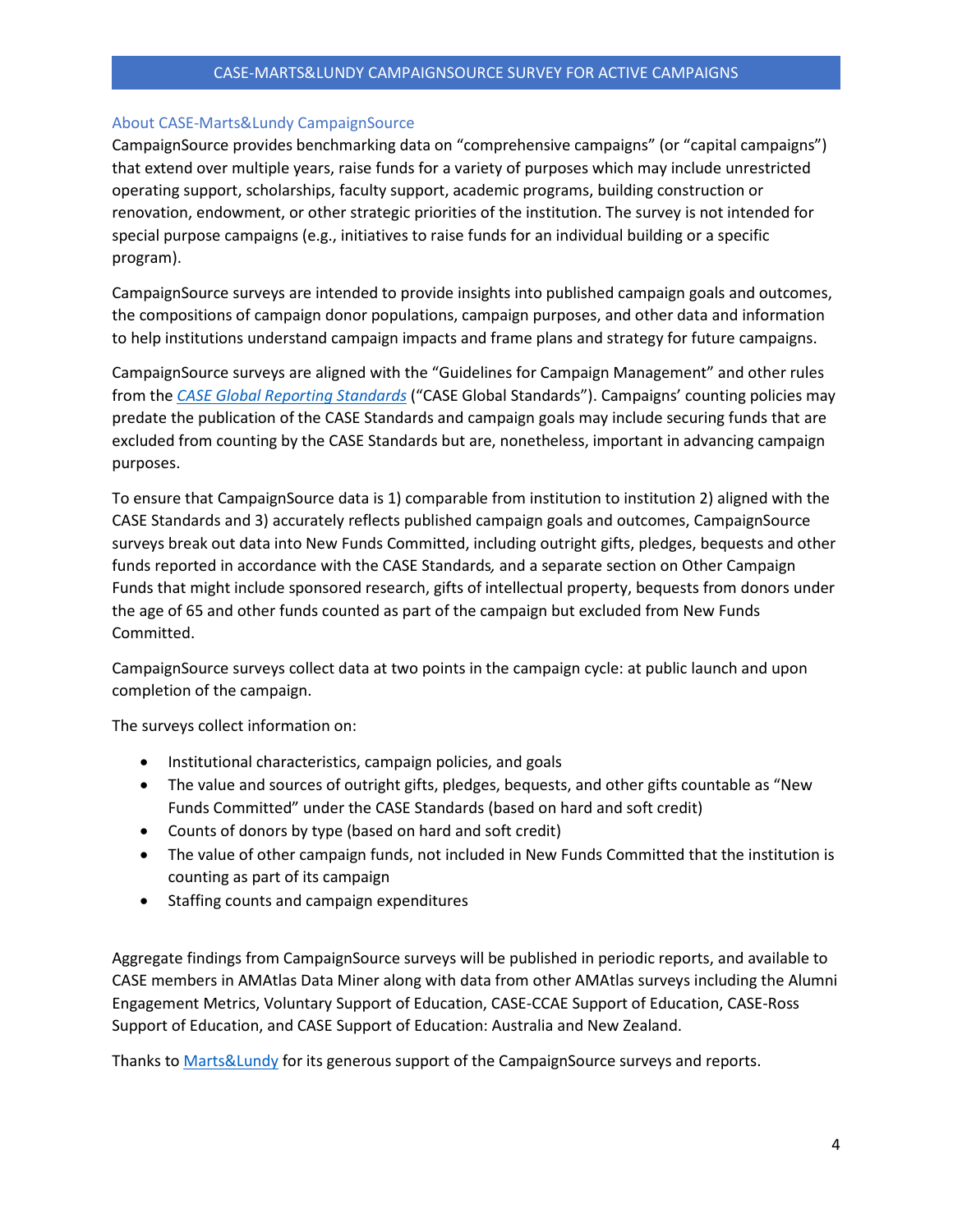#### <span id="page-4-0"></span>Survey for Active Campaigns

The survey for Active Campaigns collects data on donor counts and funds committed during the quiet / silent phase of the campaign prior to the start public phase. Donor counts and values of funds raised reported in the survey should correspond to those reported at the beginning of the campaign's public launch.

Survey respondents are encouraged to submit complete data to the degree possible.

#### <span id="page-4-1"></span>Principles Regarding Campaigns

CampaignSource data is fully transparent and aligned with the CASE Global Reporting Standards including these fundamental principles:

- Count only gifts and pledges in campaign totals that are received or committed during the period of time identified for the campaign.
- The quiet phase of a campaign is always a part of the designated campaign period. Report commitments (including pledges) received during the quiet phase as part of the campaign.
- Count each gift or pledge in only one campaign. In other words, a pledge made, but not fulfilled, during one campaign should not have the balance counted in a new campaign. Do not count payments received on pledges made prior to the current campaign, including those made between campaigns.

See the *CASE Global Reporting Standards* Chapter 7 "Guidelines for Campaign Management" for additional guidance on campaign counting and reporting.

# Survey Overview

- Section 1: Institution Information (Required) 14 questions (schools) / 12 questions (higher education institutions)
- Section 2: Active Campaign Background 22 questions (10 required / 8 optional / 4 conditional)
- Section 3: New Funds Committed during an Active Campaign (Required) 4 questions
- Section 4: Other Campaign Funds (Required) 1 question
- Section 5: Staffing and Budget 4 questions (1 required / 3 optional)

# About CampaignSource Survey Reporting Totals

For campaigns completed or entering into the public phase before March 21, 2021 it is expected that your counting policies may not be in alignment with the newest edition of the CASE Global Reporting Standards. A copy of the previous edition [2009 CASE Reporting Standards and Management Guidelines, 4th edition] is included at the end of the digital edition of the CASE Standards.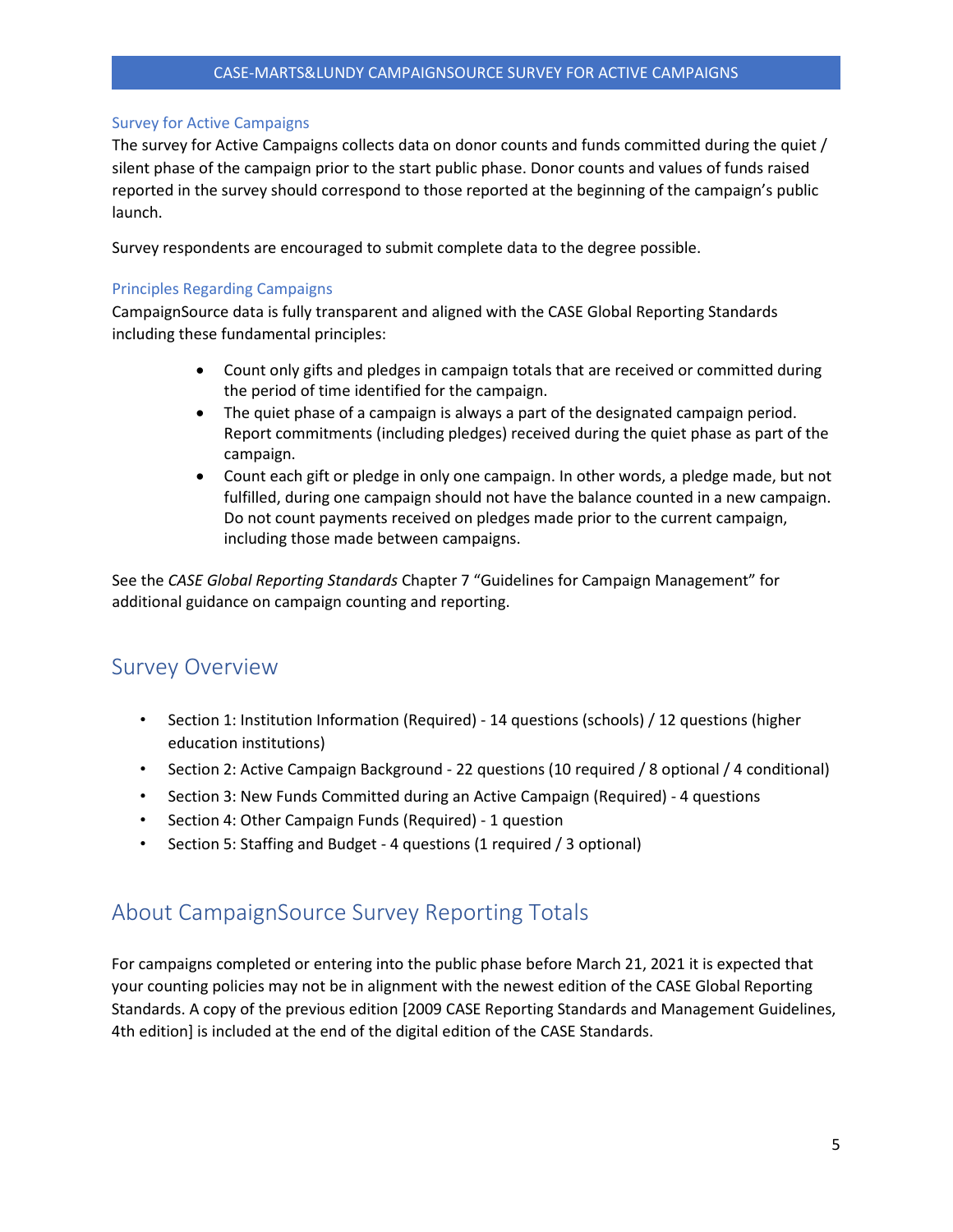How reporting totals are calculated in this survey depends upon which version of the standards are being applied.

- Totals = New Funds Committed + Bequest Intentions [CASE Global Reporting Standards (2021)]
- Totals = New Funds Committed + Bequest Intentions + Other Funds Counted [CASE Reporting Standards and Management Guidelines, 4th Edition (2009)]

#### <span id="page-5-0"></span>Section 1: Institution Information

Some questions are specific to schools or higher education institutions and will only display to those institution types. You may see a jump in question numbers because of this.

## <span id="page-5-1"></span>1.1. Contact information

1.1.1 Institution Name (Required) Please enter in the complete name of the institution

1.1.2 Survey Contact First Name (Required) Please enter in the first name of the person who will be responsible for submitting this data to the CampaignSource Survey.

#### 1.1.3 Survey Contact Last Name (Required)

Please enter in the first name of the person who will be responsible for submitting this data to the CampaignSource Survey.

#### 1.1.4 Survey Contact Email Address (Required)

Please enter in the email address of the person responsible for completing the CampaignSource Survey for Active Campaigns. This is also the address which will receive any additional information or questions about the institution's survey submission. If you wish for additional individuals to receive information and updates about this survey, please contact the AMAtlas team at [campaignsource@case.org.](mailto:campaignsource@case.org)

#### <span id="page-5-2"></span>1.2. Institution Type

Select your institution type from the pick list presented.

Independent School

International School

Community College (2-year or further education)

Primarily undergraduate

Combined undergraduate and postgraduate

Professional school (post graduate only)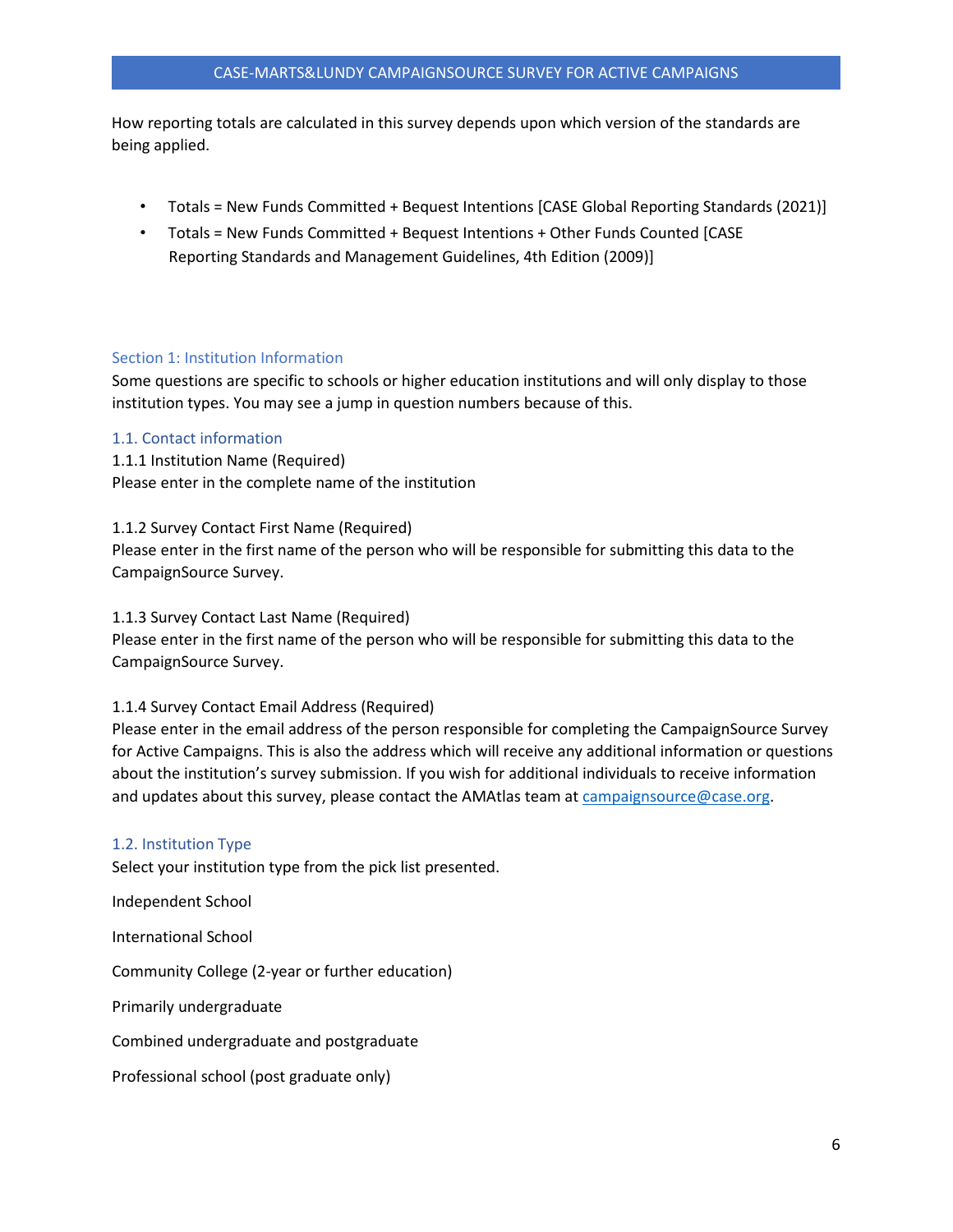1.2.1. What ages do you serve? (Required – displays for schools only)

1.2.2 Does your school have a boarding program? Y/N (Required – displays for schools only)

1.2.3 Please select your school type. Select your choice from the following options: Girls only Boys only Co-educational

1.2.4 Are hospital or medical facility data included in your survey? N/Y (Required – displays for higher education only)

Clinical Medicine: Hospitals and other clinical medicine programs can have a significant impact on fundraising. Indicate if your institution is engaged in clinical medicine. Do not include veterinary hospitals. Veterinary hospitals are included as Science.

1.2.5 Select the numeral corresponding to the month in which your fiscal year ends. (Required)

#### 1.2.6 Home Currency (Required)

Throughout this survey report all monetary values in your institution's home currency. CASE will convert currencies for use in published reports. Identify currency using the three-letter ISO 4217 currency code (e.g., USD, CAD, GBP, EUR, AUD, NZD, MXN). Currency codes can be found online on multiple websites.

#### <span id="page-6-0"></span>1.3. Institutional Statistics

Report figures as whole numbers without decimals.

1.3.1 Total institution expenditures / expenses for the last fiscal year of the quiet/ silent phase of the campaign (required)

Report the value of all institutional expenditures for the most recent fiscal year concluded before the end of the campaign. Include expenditures for instruction, research, public service, academic support, student services, bursaries/student financial aid, operation and maintenance of physical plant, and others. Institutions that have separate alumni associations and/or institutionally related fundraising foundations should include the expenditures of these affiliated entities.

Exclude Auxiliary Enterprises (e.g., bookstores, hospital services, independently managed housing, etc.).

If you participate in the CASE Voluntary Support of Education (VSE) survey, this figure aligns with the expenditures figure submitted in section 2.4 of the VSE survey.

1.3.2 Endowment market value at the end of the last fiscal year completed (required)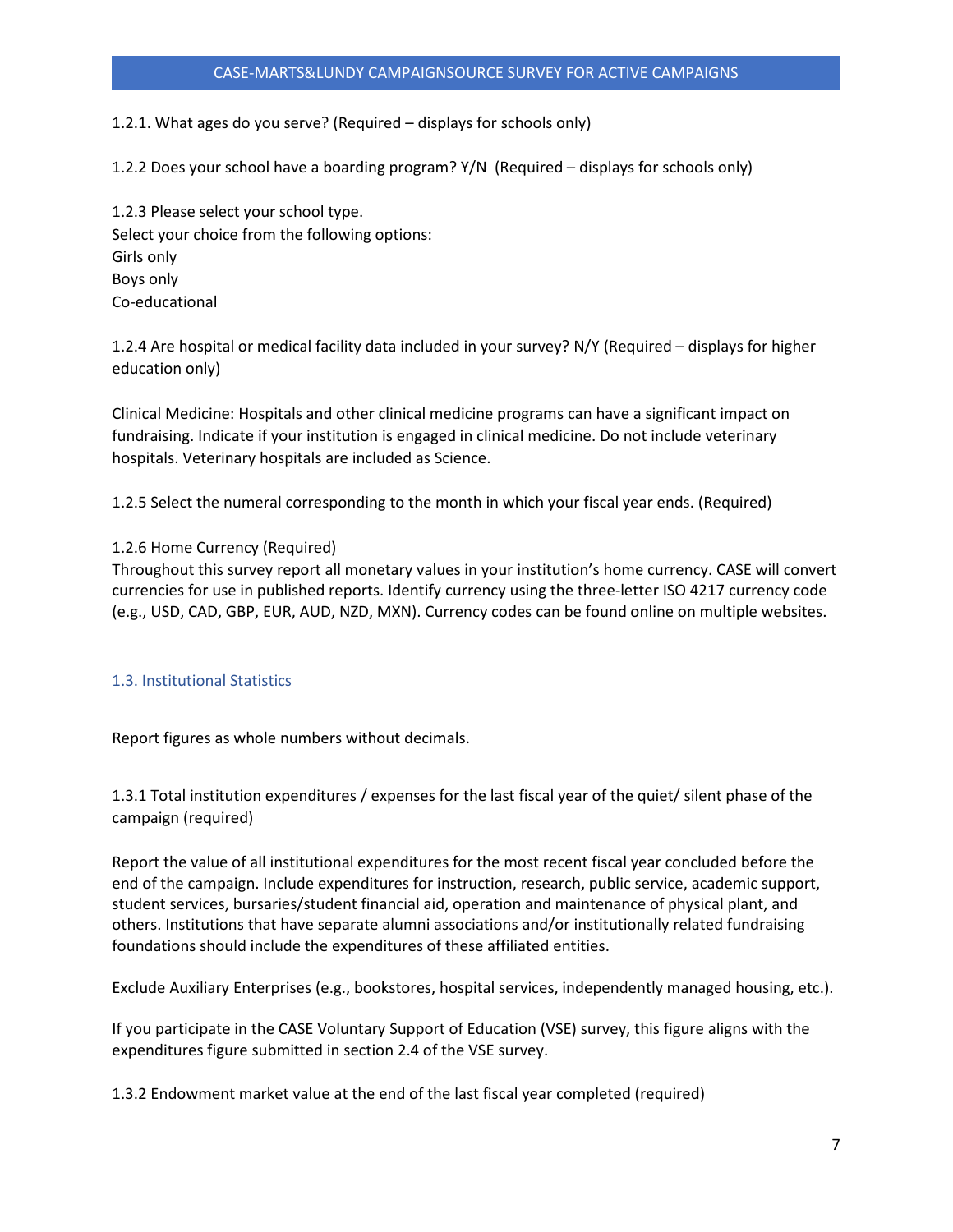Endowment Market Value: Report the value of the institution's endowment at the end of the most recent fiscal year concluded before the end of the campaign. "Endowment" generally describes a fund established at an institution to support projects, programs, or activities over an extended period. When reporting the value of institution endowment include "true endowment," "term endowment," and "quasi endowment" (funds functioning as endowment or board designated as endowment). This corresponds to section 2.3 of the VSE.

#### 1.3.3 Enrollment: Total Headcount (Required)

Please provide the total number of students (total headcount, not full-time equivalent) who were enrolled at the beginning of the academic year within the fiscal year reporting period (e.g., fall of 2020 for a 2020-21 fiscal year). All students (except continuing education) are counted: full-time, part-time, resident, extension, nondegree.

Do not convert part-time students to full-time equivalents. Do not provide a rolling headcount for the whole year or just the number of new students registering.

Institutions that complete the CASE Voluntary Support of Education (VSE) survey and CASE Global Alumni Engagement Metrics (AEM) survey are required to report this figure there, as well.

1.3.4 Number of legally contactable alumni at the end of the last fiscal year of the quiet / silent phase of the campaign. (required)

For this survey "alumni" are defined in keeping with the CASE Standards and CASE's [Alumni Engagement](https://www.case.org/resources/case-global-alumni-engagement-metrics-survey)  [Metrics](https://www.case.org/resources/case-global-alumni-engagement-metrics-survey) Survey as former students of the institution. This population includes diploma, degree, and certificate recipients, individuals who completed some courses but did not receive a credential, current students who previously received a credential but are currently engaged in further study—for example, an individual who received an undergraduate degree and who is currently working on a graduate degree. Alumni may also include honorary graduates (e.g., the only degree from your institution is an honorary one), post-docs, visiting students—such as study abroad students—and any other individual your institution considers an alumnus/a.

#### **Report alumni counts as of the end of the campaign.**

#### Alumni categories

**Living Alumni** are defined as alumni who are not marked as deceased on your files, whether you have contact information.

**Legally Contactable Alumni** are alumni who are not marked as deceased, for whom the institution has a current means of contact (telephone number, email address, or postal mail address), and who do not have a total (for all purposes and by all means) no-contact status. Because of privacy laws that differ by country, individuals may specifically need to provide opt-in consent to allow the institution to be in touch with them. In those cases, only individuals who provided such consent should be counted here as Legally Contactable.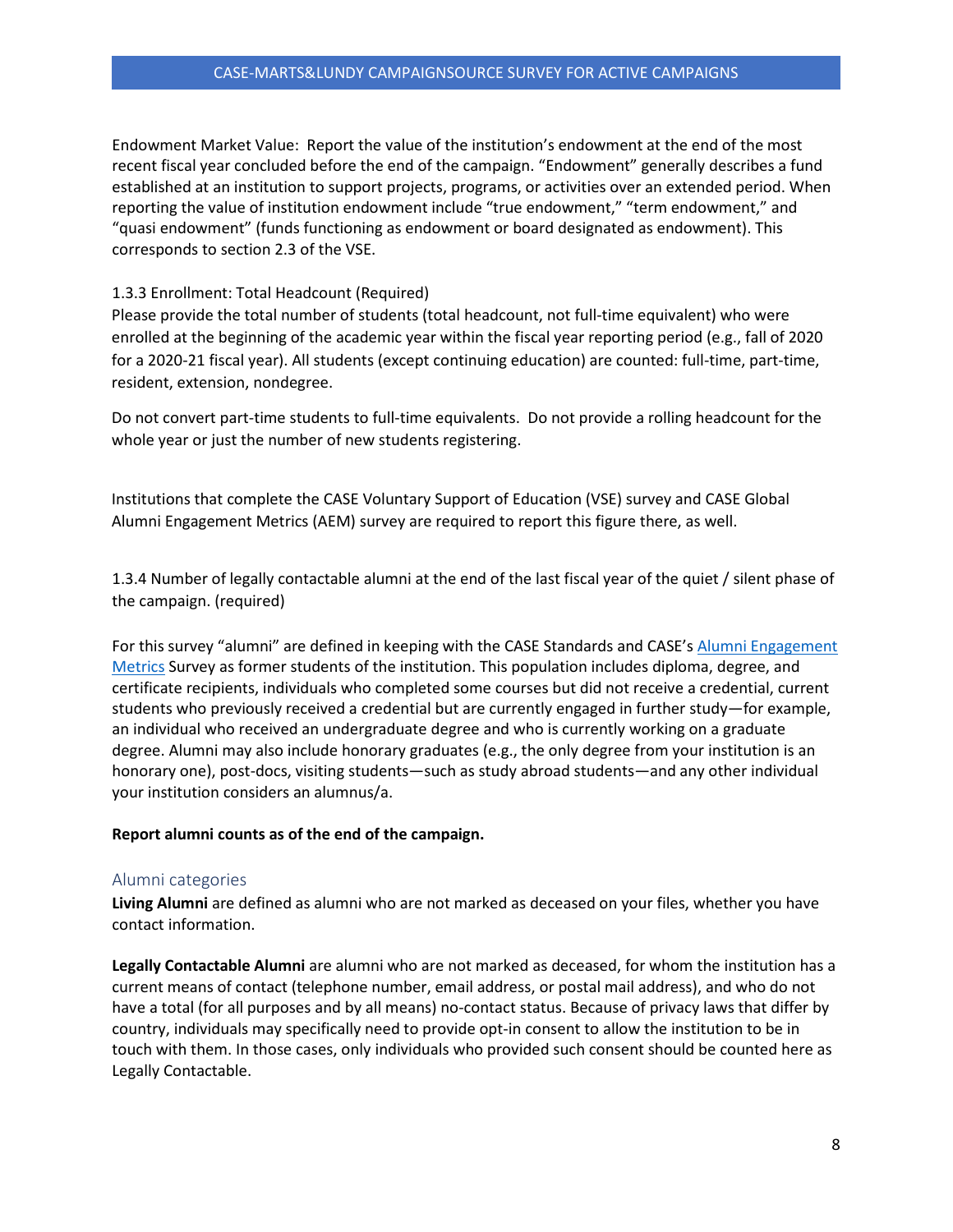Another way to interpret this definition is that there is nothing that restricts the institution from legally contacting this person because a) the institution has at least one of the three means of contact, b) the person is not marked as fully opted-out, and/or c) the institution would be compliant with applicable law should it contact the individual.

For the purposes of this survey do not count as contactable alumni individuals who you can contact via social media, such as Twitter, Facebook, Instagram, etc. but for whom you do not have a current phone number, email address, or postal address.

<span id="page-8-1"></span><span id="page-8-0"></span>Section 2 Active Campaign background 2.1 Campaign Name

2.1.1 What is the name of the active campaign you are currently reporting on? (Required)

## 2.2 Campaign Timeline

2.2.1 Enter the month and year that gifts began being counted toward the campaign. (Required) Format: mm/yyyy

2.2.2 Enter the month and year of the public launch of the campaign. (Required) Format: mm/yyyy

2.2.3 Enter the month and year in which the campaign is planned to end. (Required) Format: mmm/yyyy

2.2.4 Enter the month and year in which gifts will no longer be counted towards the campaign. (Required) Format: mm/yyyy

2.2.5 Was there a transition in the institution's senior most leader during the public phase of the campaign period? Y/N If yes, describe the transition.

Some examples would include the transition of a president, chancellor or chief advancement officer of the institution. These examples would also include the chief executive officer of a college or university foundation. For schools, this would include the head of school or the highest-ranking advancement officer.

2.2.6 Was the duration of the campaign changed during the quiet/silent phase? Y/N

2.2.7 If yes, please indicate whether the length was increased or decreased and by how many months the duration change?

Please use whole numbers in listing the number of months.

2.2.8 Why was the campaign duration changed?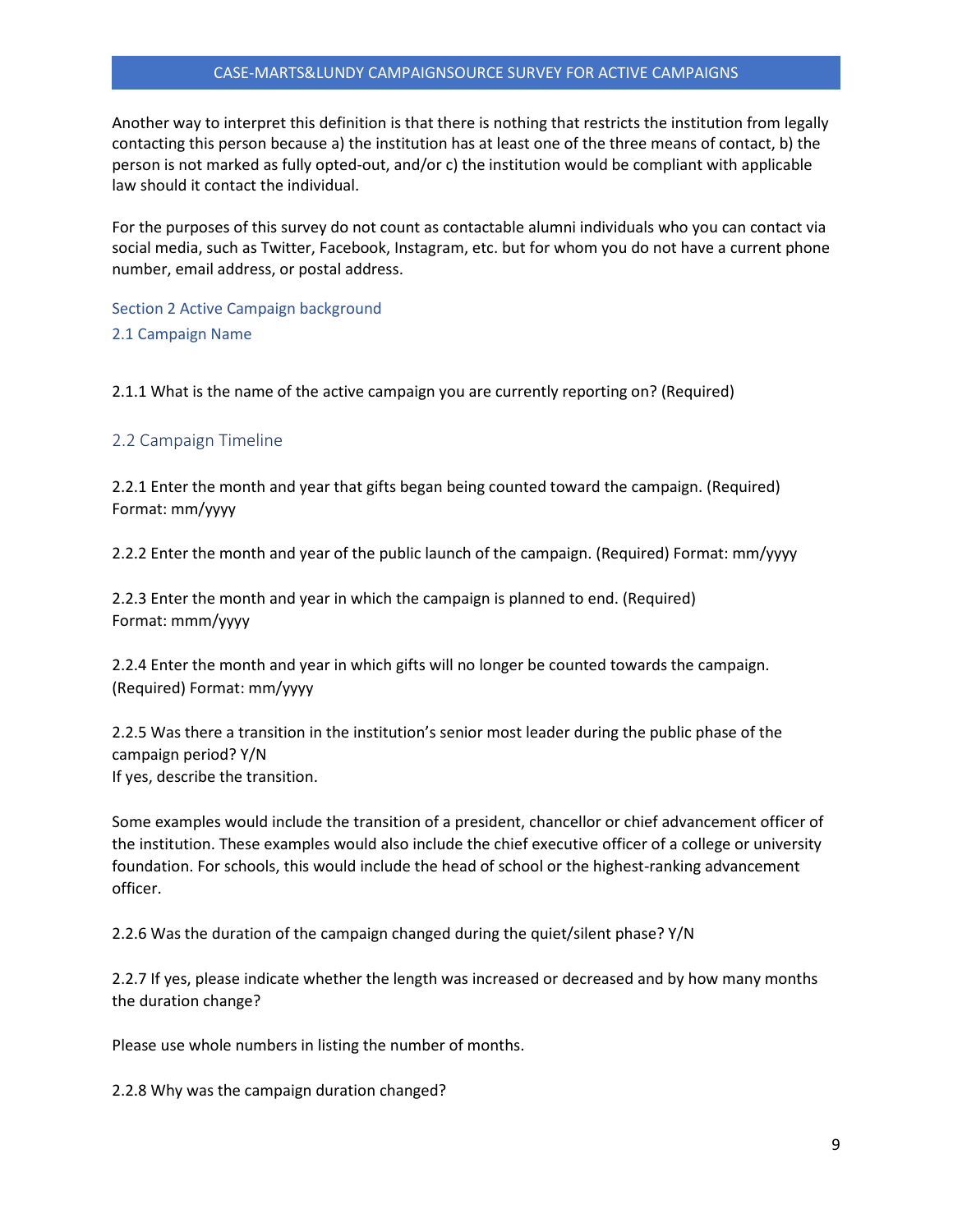Examples of when an institution would change the duration of the campaign would be:

- Meeting the campaign goal early
- Changes in institutional leadership
- Changes in the priorities of the campaign
- Unforeseen events such as the COVID-19 pandemic

2.2.9 Has planning begun for the next campaign? Y/N

#### <span id="page-9-0"></span>2.3 Campaign Goals

Report figures as whole numbers without decimals unless otherwise instructed.

2.3.1 What was the announced campaign goal (financial) as of public launch? (required)

Report the campaign's published financial goal at the beginning of the campaign's public phase.

2.3.2. Please report the percentage of campaign pledges that the institution projects will have to be written off. (required)

Maximum one decimal place.

Report the percentage of pledges that the institution projects it will write off if your institution has made such projections.

#### <span id="page-9-1"></span>2.3.3 Does the campaign have specific goals for any of the following: (Optional)

Describe other development goals specified in the campaign plan. Goals might include participation rates for alumni, faculty & staff, parents/grandparents, acquisition of new donors, new qualified prospects, or other advancement objectives.

Value of Gifts **Number of Donors/Participants** 

Alumni donors Faculty/staff donors Parent/Grandparent donors Acquisition of new first-time donors New qualified prospects Number of Alumni engaged beyond giving (Value N/A; provide number of participants only)

2.3.4 If the campaign has specific goals not listed above, please note them here. (Optional) Examples could be international alumni, corporate or community giving.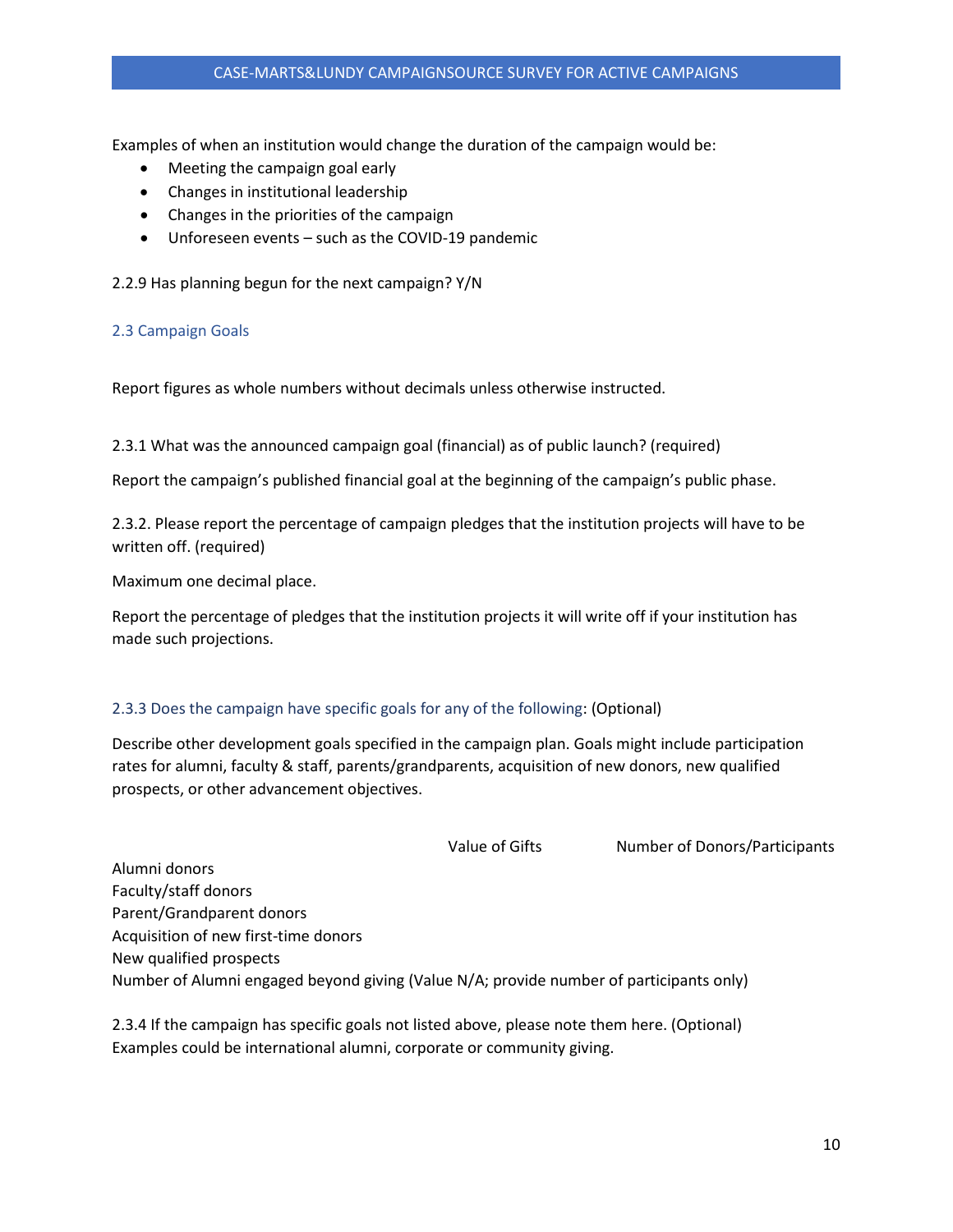#### <span id="page-10-0"></span>2.4 Campaign policies

#### <span id="page-10-1"></span>Pledges

2.45.1. Does the campaign counting policy comply with the CASE Global Reporting Standards guidance that pledge payments scheduled to be received more than 5 years after the conclusion of the campaign be excluded from campaign counts? Y/N (required)

The *CASE Global Reporting Standards* (7.7) stipulate that any pledge payments scheduled beyond 5 years after the end of a campaign should not be included in the campaign's count of funds. Please indicate if the institution's campaign counting policy conforms to the Standards. If not and your campaign policies include an alternate duration that pledge payments will be counted after the end of the campaign, please describe the institution's counting policy.

2.4.2. If no, please state the campaign counting policy with regard to pledges (required)

2.4.3. If the campaign has a different policy regarding the duration of time pledge payments can be counted toward the campaign, please indicate the maximum duration in months for which the pledge payments are counted after the end date of the campaign. (required)

#### <span id="page-10-2"></span>Bequests/Legacy intentions

2.4.4 In the campaign, are revocable bequests and legacy intentions counted in accordance with the CASE Global Reporting Standards that stipulate that only bequest/legacy intentions from donors who will be age 65 or older by the end of the campaign be included in campaign counts at face value? (required)

The *CASE Global Reporting Standards* exclude revocable bequest/legacy intentions from donors who will not be 65 years of age or older by the end of the campaign. When the age of the donor is unknown, a bequest / legacy intention should not be counted in campaign totals until the qualifying age is validated. Qualifying bequest/legacy commitments should be counted at face value. Please indicate if the institution's campaign counting policy conforms to the Standards. If not please describe the institution's counting policy.

2.4.5 If you answered no, please describe the campaign policy for counting and valuing revocable bequests / legacy intentions? (required)

<span id="page-10-3"></span>2.4.6. Does the campaign have a campaign gift acceptance committee to review and vet complex gifts? Y/N (Optional)

#### 2.5 Campaign Counting Timeline

2.5.1 Were any gifts/pledges made prior to the start of the quiet / silent phase of the campaign included in new funds committed as reported in section 3 (New Funds Committed) of this survey? Y/N (Required)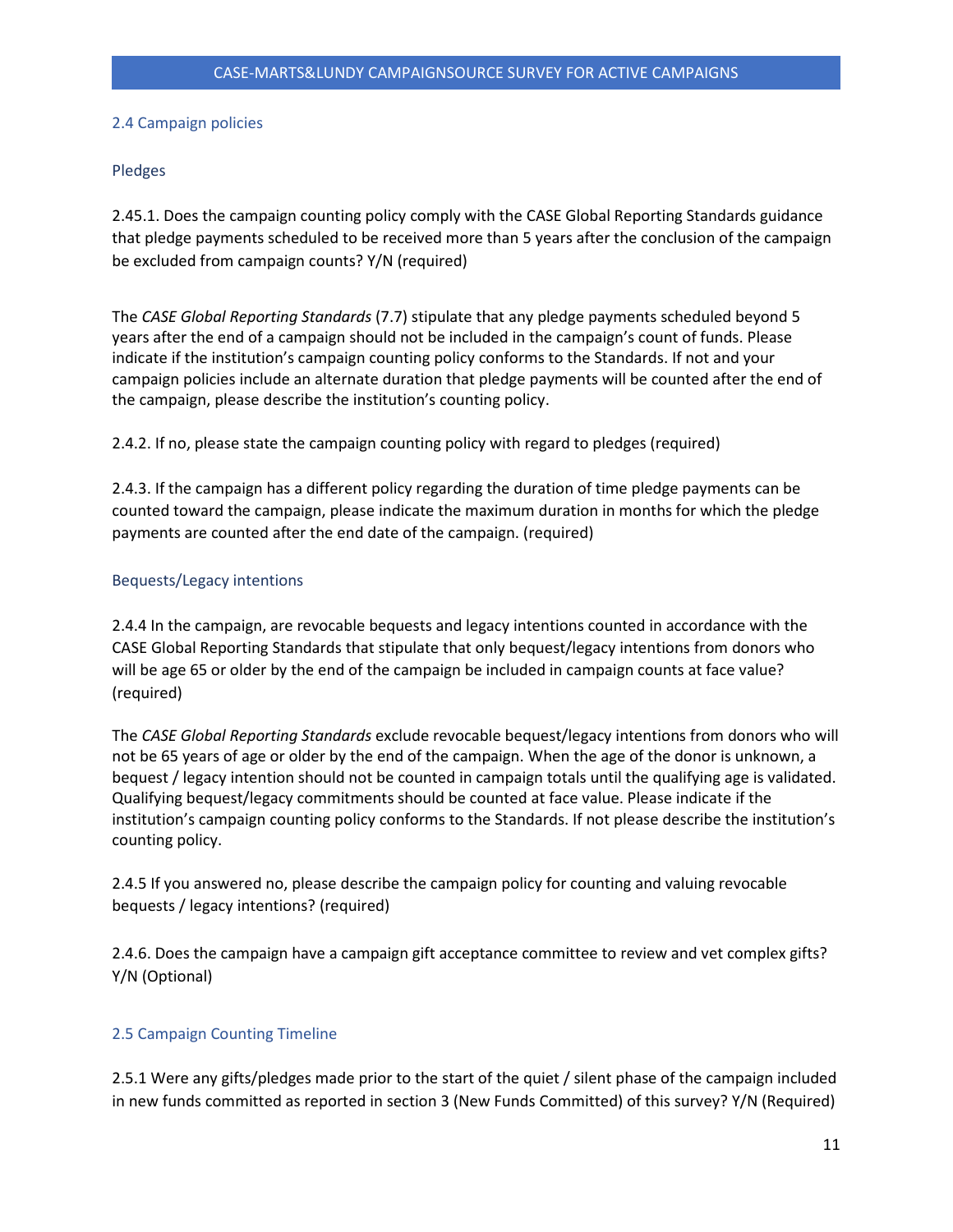While it is generally discouraged to count gifts outside of the prescribed campaign counting period, the Standards indicate that in select circumstances exception might be warranted. Best practice would be for any such exceptions to be approved by the campaign committee or a select institutional leader as prescribed in the campaign plan or campaign counting policies. If your campaign counts include gifts or commitments made prior to the start of the quiet / silent phase of the campaign counting period, please report the value of those funds.

For additional guidance, see CASE Standards, Section 7.9.1

2.5.2 If yes, please state the beginning of the campaign counting period? (Required) Enter in the month and year. Format: mm/yyyy

#### <span id="page-11-0"></span>Section 3: New Funds Committed during an Active Campaign

This section asks for counts of donors and the value of new funds committed in conformity with the *CASE Global Reporting Standards (4.1 and 7.9).* Given that campaign counting policies may pre-date The CASE Global Standards and that some campaigns may include goals for funds that are not countable under the Standards, the value of New Funds Committed reported here may not equal announced campaign totals.

Section 4 of this survey (Other Campaign Funds) collects data on other funds that are excluded from counting by the CASE Global Standards, but that institutions included in their campaign goals and reports. The value of Total Campaign Funds Committed 2.3.4) and Other Campaign Funds in section 4 should equal the total funds raised as announced at the campaign's conclusion.

In this section only count gifts that conform to the Reporting Standards and that would be counted in AMAtlas fundraising surveys include the Voluntary Support of Education Survey, CASE-Ross Support of Education Survey, CASE-CCAE Support of Education Survey, and CASE Support of Education Survey: Australia and New Zealand).

#### <span id="page-11-1"></span>Donor Counts and Campaign New Funds Committed in an Active Campaign

Questions 3.1 and 3.2 ask for counts of donors and New Funds Committed during with the quiet / silent phase of the campaign counting period. Donor counts and valuations of new funds committed by source should reflect donors who received either legal credit, hard credit, direct contribution credit, soft credit, or recognition credit. Counts in this section may be duplicated; donors and gift values can be reported in all applicable categories for individual donors (alumni, parents/grandparents, faculty/staff, governing board members, and volunteers).

#### <span id="page-11-2"></span>New Funds Committed During a Campaign

New Funds Committed includes new outright gifts, new documented pledges for up to five years, new irrevocable planned gifts received or committed and new qualified and document bequests/legacy intentions

Pledges should be reported at face value and payable within the campaign period and for up to five years beyond the campaign end date. The value of pledge payments receivable more than five years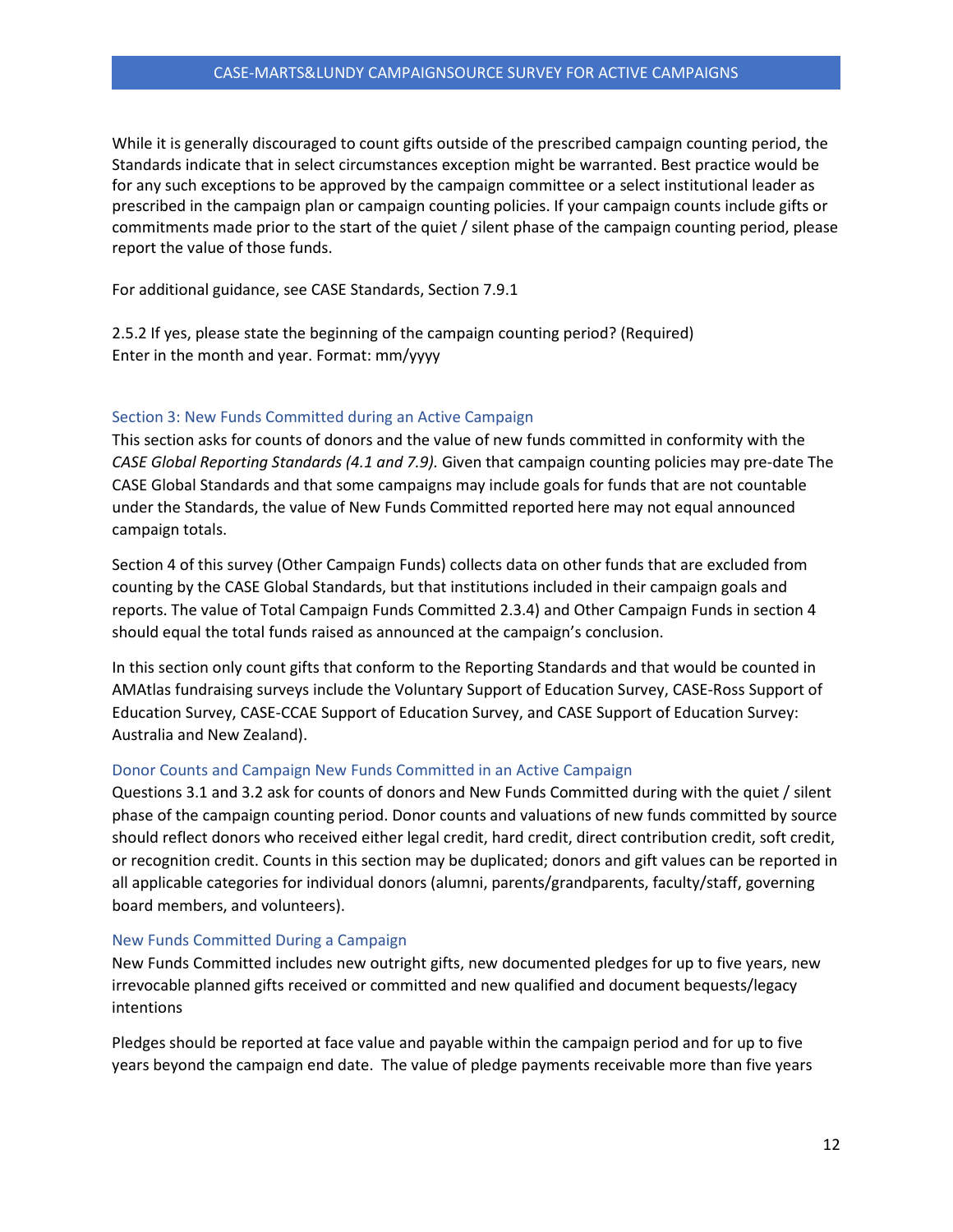after the conclusion of the campaign and included in announced campaign totals should be reported in Other Campaign Funds.

Do not include conditional pledges where conditions may not be met by the institution, until such time that it is anticipated the conditions will be met. For example, if a pledge for construction of a new building is conditioned on the institution securing a matched amount of funding for the project within a set time frame the conditional pledge should not be counted until the institution has fulfilled the terms of the match. Planned gifts should be reported at present value.

Exclude:

- The value of pledge payments scheduled to be received beyond five years after the end of the campaign.
- Payments on pledges counted in a prior campaign and funds from realized bequests made prior to the start of the campaign reporting period.
- Revocable planned gift commitments including bequest/legacy intentions. Counts and values of bequest/legacy commitments are collected and reported separately.
- Gifts of intellectual property
- The value of contracted research
- The value of government grants
- The value of other funds that do not meet the definition of educational philanthropy
- The value of volunteer services

See addition guidance, see CASE Standards , Section 4.1.

#### <span id="page-12-0"></span>Donor Categories/Sources of Funds

Whereas section 3 of this survey collects counts in alignment with the CASE Global Reporting Standards, Section 4 of this survey (Other Campaign Funds) collects data on other funds that are currently excluded from New Funds Committed under the CASE Global Reporting Standards.

For campaigns completing or entering the public phase after March 21,2021 it is expected that your counting policies may not be in alignment with the newest edition of the CASE Global Reporting Standards. A copy of the previous edition [ 2009 CASE Reporting Standards and Management Guidelines,  $4<sup>th</sup>$  edition] is included at the end of the digital edition of the CASE Standards.

#### <span id="page-12-1"></span>3.1 Individuals: Recognition Credit **(Required)**

(Duplicated Counts/ Soft credit counts)

Value of Gifts Number of Donors

Alumni

Parents/Grandparents

Faculty/Staff

Other Individuals

Governing Board Members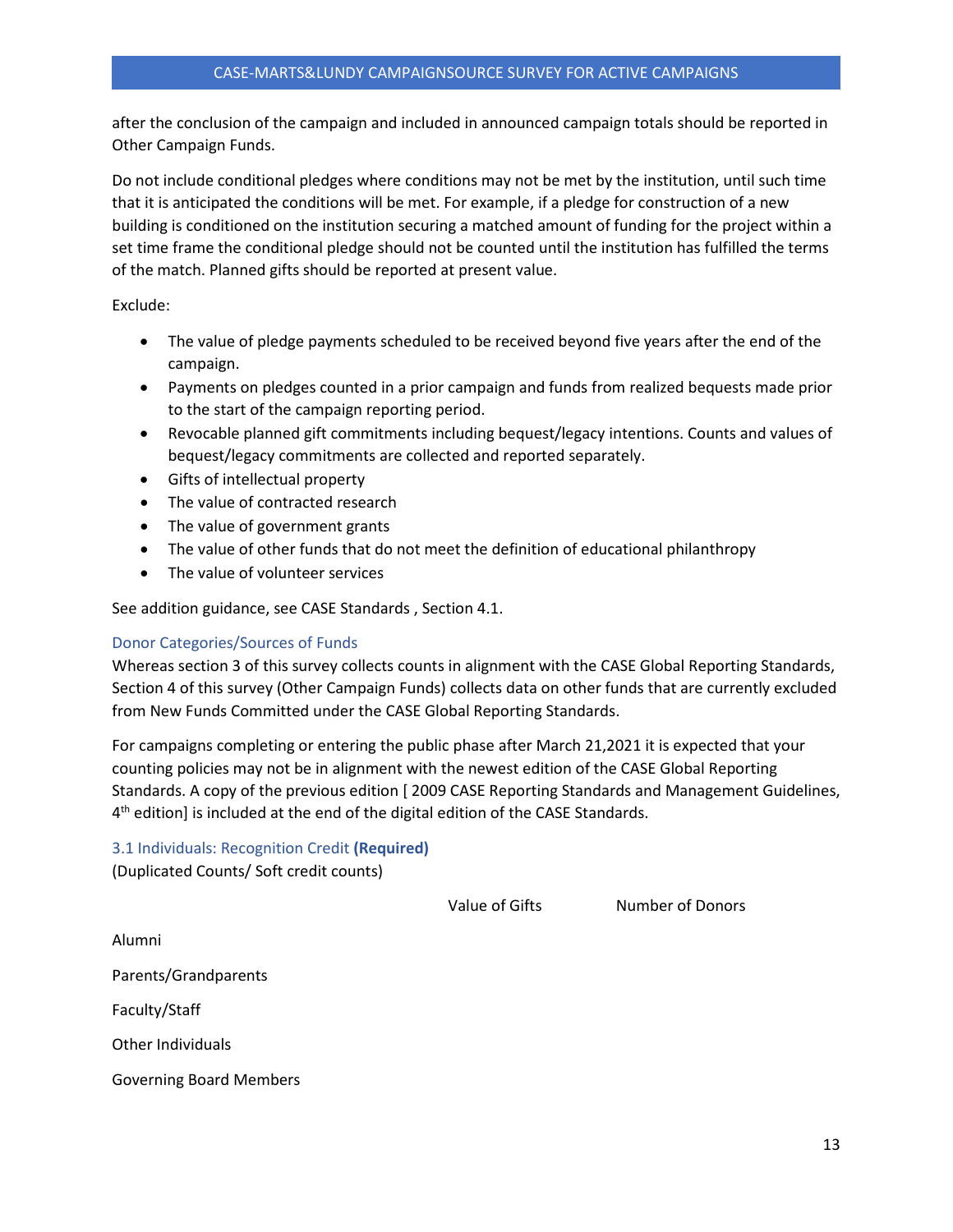Foundation Board Members

Other Volunteers

In this section duplication is expected as donors can fall in many categories. For example, if a donor is a current parent and a trustee, you would count the person in both categories.

For Governing Board Members and Foundation Board Members, include only those who were active during point of the campaign counting period.

This question is required. There should be no blank cells. If you had no gifts from a constituency, enter zeroes in that row.

**Note that the survey asks for counts of donors, not individual gifts.** If a donor made multiple gifts during the quiet / silent phase of campaign counting period only count them as one donor in the appropriate category or categories along with the total value of their gifts and commitments

Examples:

- An alumna donor who is also a volunteer would be counted as a donor in both alumni and volunteer categories and the value of her commitment(s) would be counted in both categories.
- Funds contributed by an alumnus who is also a parent of a current student and directed a gift to be made via a family foundation would be counted in alumni giving **and** parent giving, and the donor would be counted in both categories. The funds would not be counted in foundation giving.

In this section report the value of gifts and the number of donors for the following categories outlined below:

- **Alumni**: are defined as former students of the institution. This population includes graduates of the institution who received a diploma, degree or multiple degrees, certificate, or award. It also includes individuals who completed at least one term or semester or at least one degree-credit course in a degree granting program, and honorary graduates, post-doctoral students, visiting students, and other individuals your institution considers alumni.
- **Parents/Grandparents** include parents and grandparents and guardians of current or former students.
- **Faculty and Staff** include all individuals employed by the institution as faculty or staff.
- **Governing Board Members** Include individuals who served on the institution's governing board at some point during the campaign reporting period.
- **Foundation Board Members:** include individuals who served on the institutionally related foundation's board at some point during the campaign reporting period
- **Other Volunteers** For this survey "volunteers" are defined in accordance with CASE's Alumni Engagement Metrics including individuals who serve in "formally defined and rewarding volunteer roles that are endorsed by and valued by the institution." These would include:
	- o governing or advisory board members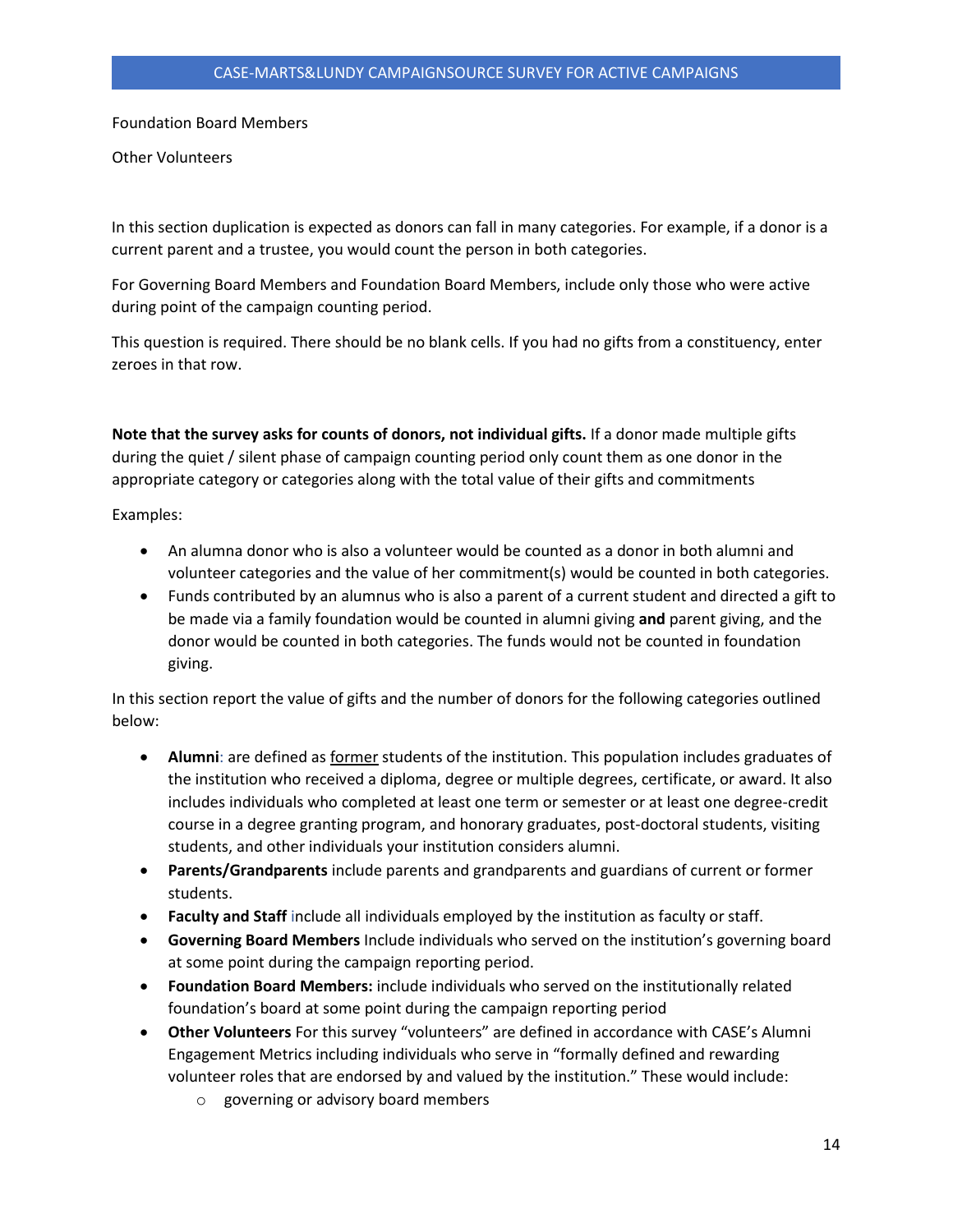- o volunteer fundraisers, such as class agents/gift officers, major gift solicitation volunteers, online ambassadors
- $\circ$  officers (e.g., chair, deputy chair, treasurer, secretary) in a group that is endorsed by the institution
- o activity/event host or organizer
- o individuals involved in student recruitment activities
- o career mentors
- o public advocates
- o classroom and/or commencement speakers (that are unpaid)
- o social media (blog, Instagram, Twitter, etc.) 'take-over' volunteers
- o Other volunteer roles that meet the definition as noted above.

#### <span id="page-14-0"></span>3.2 Organizations (required)

Value of Gifts Number of Donors

Foundations

Corporations

DAFs

Other Organizations

#### <span id="page-14-1"></span>Organizational Donors

3.2.1 – 3.2.4 Report the value of funds contributed by different categories of organizational donors and counts of associated donors.

#### **Foundations**

This category includes personal and family foundations, community foundations, and other foundations and trusts that are private, tax-exempt entities operated exclusively for charitable purposes.

- Personal and family foundations are established, and continue to operate, as conduits for charitable donations of an individual or members of a family.
- Community foundations typically have numerous donors and are structured as an amalgamation of grant making endowed funds.
- Other foundations and trusts include private foundations and charitable trusts that are not affiliated with a corporation and that make grants as their principal activity. These include most of the major private foundations that are not family foundations.

Company-sponsored foundations fall under Corporations and are excluded.

Donor-advised funds not held by community foundations are also excluded. Count donoradvised fund contributions as from a foundation only if they come from a community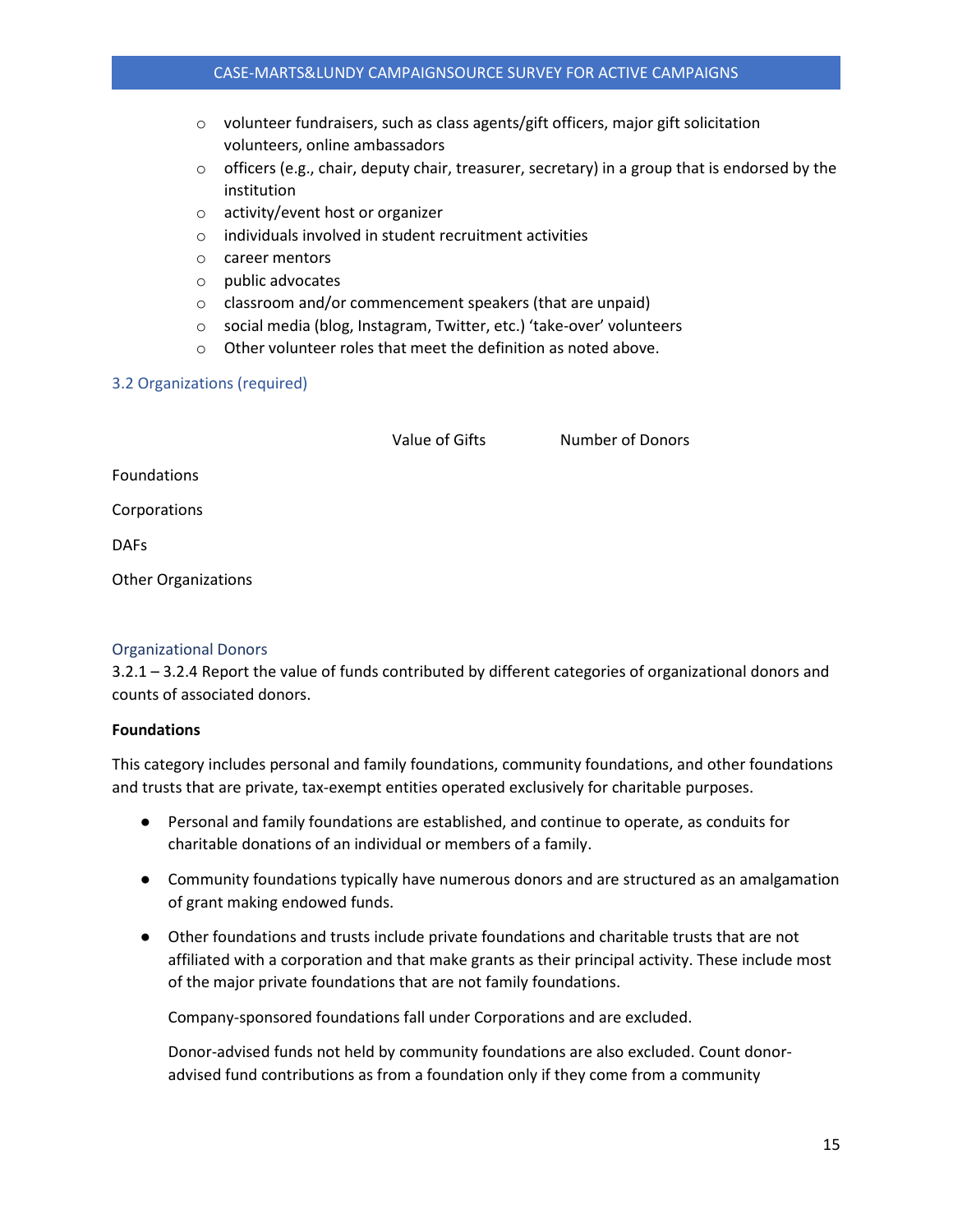foundation and country-specific giving entities such as Australia's Private and Public Ancillary Funds. Otherwise, count them in the Other Organizations category.

Note that many gift-making organizations use the word foundation in their names (e.g., the National Foundation for Cancer Research) but have active fundraising programs and receive contributions from many sources. When they make grants, they are considered public grantmaking charities and are reported in Other Donors.

See CASE Global Standards 5.2.4 for additional guidance.

## **Corporations**

This category includes corporations, businesses, partnerships, and cooperatives organized for profitmaking purposes, including corporations owned by individuals and families and other closely held companies. This category also includes company-sponsored foundations which have been created by business corporations and funded exclusively by their companies.

Contributions made by individuals through payroll deduction and transmitted to the institution from the individual's employer, should be credited to the individual.

Matching gifts: Count gifts made by businesses that match the voluntary contributions of employees or other participants as coming from the business or organization that made the payment rather than from the individual whose gift was matched. This is likewise the case for matching gifts made through a company-sponsored foundation or unaffiliated contracted third-party. You may elect to provide credit for recognition purposes only (soft credit) to the individual whose initial gift created the match.

See CASE Global Standards 5.2.3 for additional guidance.

#### **Donor Advised Funds**

This category includes gifts received from donor advised funds for immediate use by the organization. Do not include funds held but institutionally hosted donor advised funds or contributions made to institutionally held donor advised funds. These funds will be accounted for in Section 4.

See CASE Global Standards 5.1.3 for additional guidance.

# **Other Organizations**

The organizations considered Other include entities formed by a group of cooperating donors, such as individuals, institutions, or organizations, for facilitating their fundraising activities. Examples of fundraising consortia include the United Negro College Fund, the Virginia Council of Independent Colleges, the United Way, Rotary International, sororities and fraternities, and combined fund drives.

Distributions from donor-advised funds (DAF) are also credited to Other Organizations. For DAFs managed by the institution, only count distributions to the institution itself and not contributions to the fund.

Giving circles form to give money collectively to selected charitable entities. Participants pool their resources and select recipients. Gifts from a giving circle are recorded under Other Organizations if there is a check or other transfer in the name of the giving circle, except when the giving circle is affiliated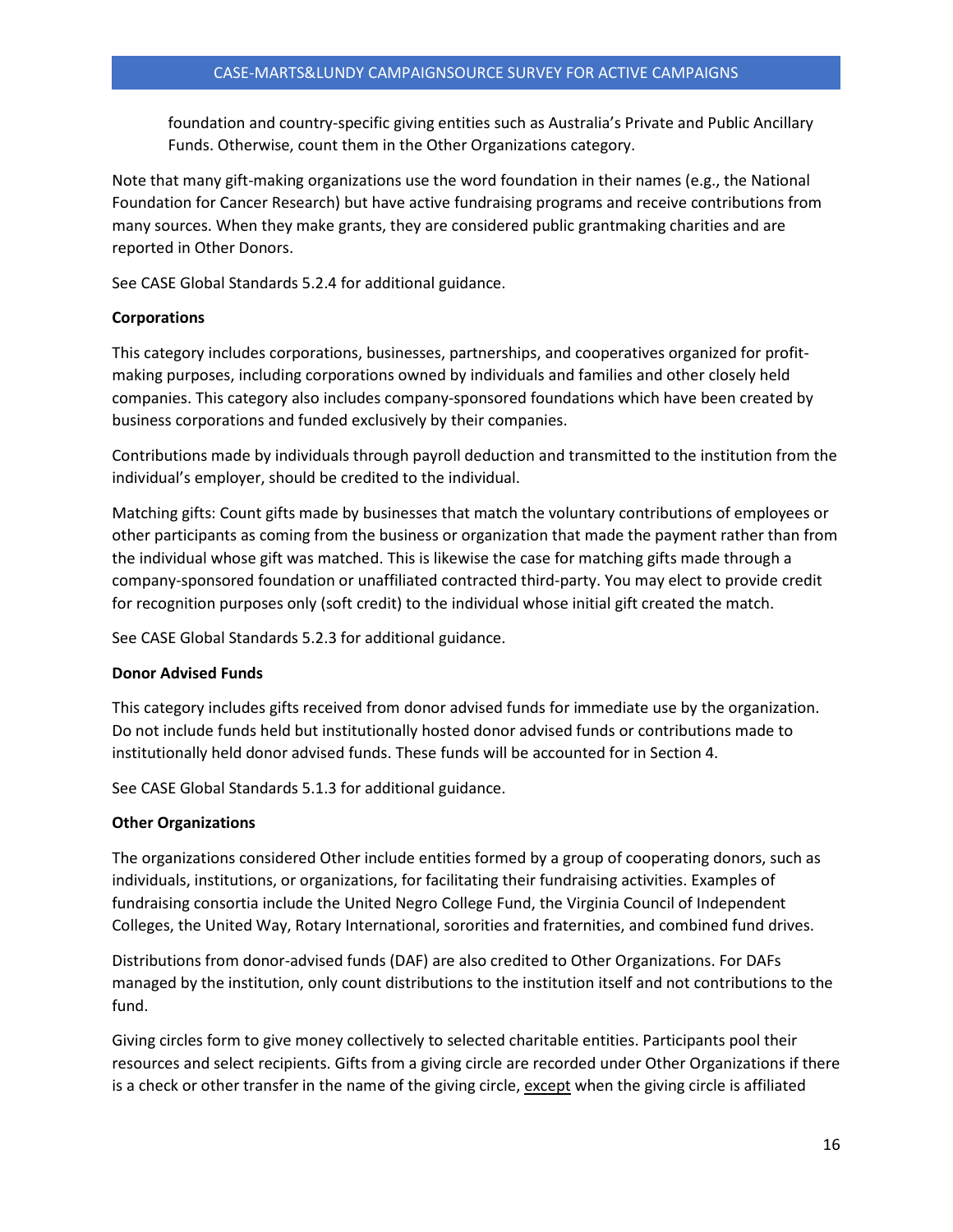with the institution. If the giving circle is formed of alumni for the benefit of the institution, gifts are then recorded under Alumni consistent with policies about gifts via an alumni association.

In some cases, it is permissible to report proceeds from external auction/event activities under Other Organizations. While these standards require counting gifts in the donor category reflecting the last entity with control of the funds, an organization may not have the resources to individually record the many donations involved in the case of an auction or external event.

For charity auctions, there are two possible gifts associated with each auction transaction; the item contributed for auction and funds received from the successful bidder in excess of the fair market value of the gift. Institutions that conduct auctions and other fundraising events independently of the development accounting system, along with those that do not have the wherewithal to handle the volume of gift entry, may report the net proceeds of such events in the Other Organizations category.

See CASE Global Standards 5.2.6 for additional guidance.

## <span id="page-16-0"></span>3.3 Total New Funds Committed During the Quiet/ Silent Phase (Required)

Enter the value and number of new revocable bequest/legacy intentions, irrevocable planned gifts, and outright / gifts pledges secured during the quiet / silent phase of the campaign.

If your institution does not count these gifts until they are realized, skip this section.

Base donor counts on **legal/hard credit**.

Value of Gifts Number of Donors

Revocable Bequest/Legacy Intentions

Irrevocable Planned Gifts (CRUTs, CGAs, etc.)

Outright Gifts and pledges

# **3.4 Unduplicated Counts of Donors and Total New Funds Committed**

This section asks for unduplicated counts of donors and associated values of gifts and pledges. Counts may be based on legal credit, hard credit, direct contribution credit, soft credit, or recognition credit but donors and funds should only be counted once among Individual or Organization donors. If a donor made multiple gifts/pledges during the quiet / silent phase of the campaign only count the donor once but report the value of their total giving.

#### <span id="page-16-1"></span>3.4 Unduplicated donor counts / hard credit counts (required)

**For New First Time Donors: provide a count of first-time donors who made gifts or pledges counted during the campaign. Leave the value of gifts blank for New First Time Donors.**

3.4.1

Value of Gifts Number of Donors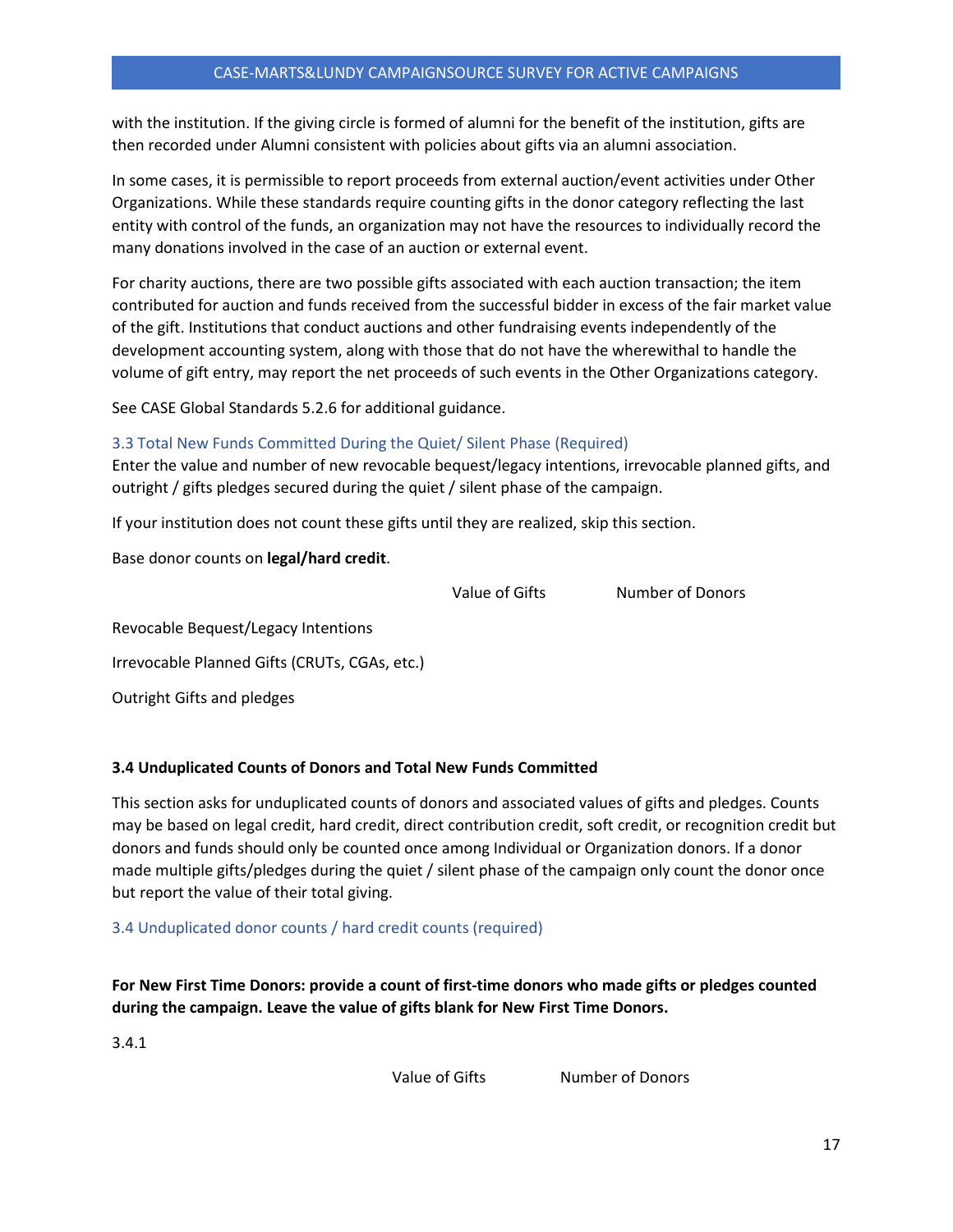Total Individual Donors

Total Organization Donors

New First Time Donors

.

Total Individual Donors: Provide an unduplicated count of all individual donors, who made gifts, irrevocable planned gifts, or pledges during the quiet / silent phase of the campaign and the value of New Funds Committed.

Total Organization Donors: Provide an unduplicated count of all organizational donors (foundations, corporations, other organizations) that made gifts during the campaign and the value of New Funds Committed.

Provide a count of first-time donors who made gift or commitments during the campaign.

# <span id="page-17-0"></span>Section 4: Other Campaign Funds: Intellectual Property, Sponsored Research, and Other Contributions Excluded from New Funds **Committed**

The campaign planning process affords institutions an opportunity to collectively envision a desired future, build consensus around strategic priorities and objectives, and share these with a wide range of constituents. While campaigns are typically focused on raising philanthropic support, they can also help to position the institution to attract sponsored research, governmental grants, or contributions of intellectual property and institutions may include securing non-philanthropic revenue among the goals of a campaign. For example, a campaign plan focused on securing gifts for a major disease research center might also include goals to increase sponsored research on the disease. Corporate donors to a campaign may supplement cash gifts with contributions of intellectual property. This section of the survey collects data on the value of resources secured and counted in the campaign that the CASE Global Standards exclude from counting in New Funds Committed.

This section is for reporting gifts counted during the campaign which fall outside of the newest CASE Global Reporting Standards.

CASE understands that there are many valid reasons why an institution may choose to count these gifts. The importance here is to be transparent with constituencies in your counting policies.

The total from 4.1 combined with bequests/legacy intentions and New Funds Committed should equal the total in 3.3.3 Announced Campaign Grand Total.

For additional guidance, see CASE Standards, section 3.3.

# <span id="page-17-1"></span>4.1 Other Funds Counted Towards a Campaign

Please report in whole numbers with decimals unless otherwise instructed.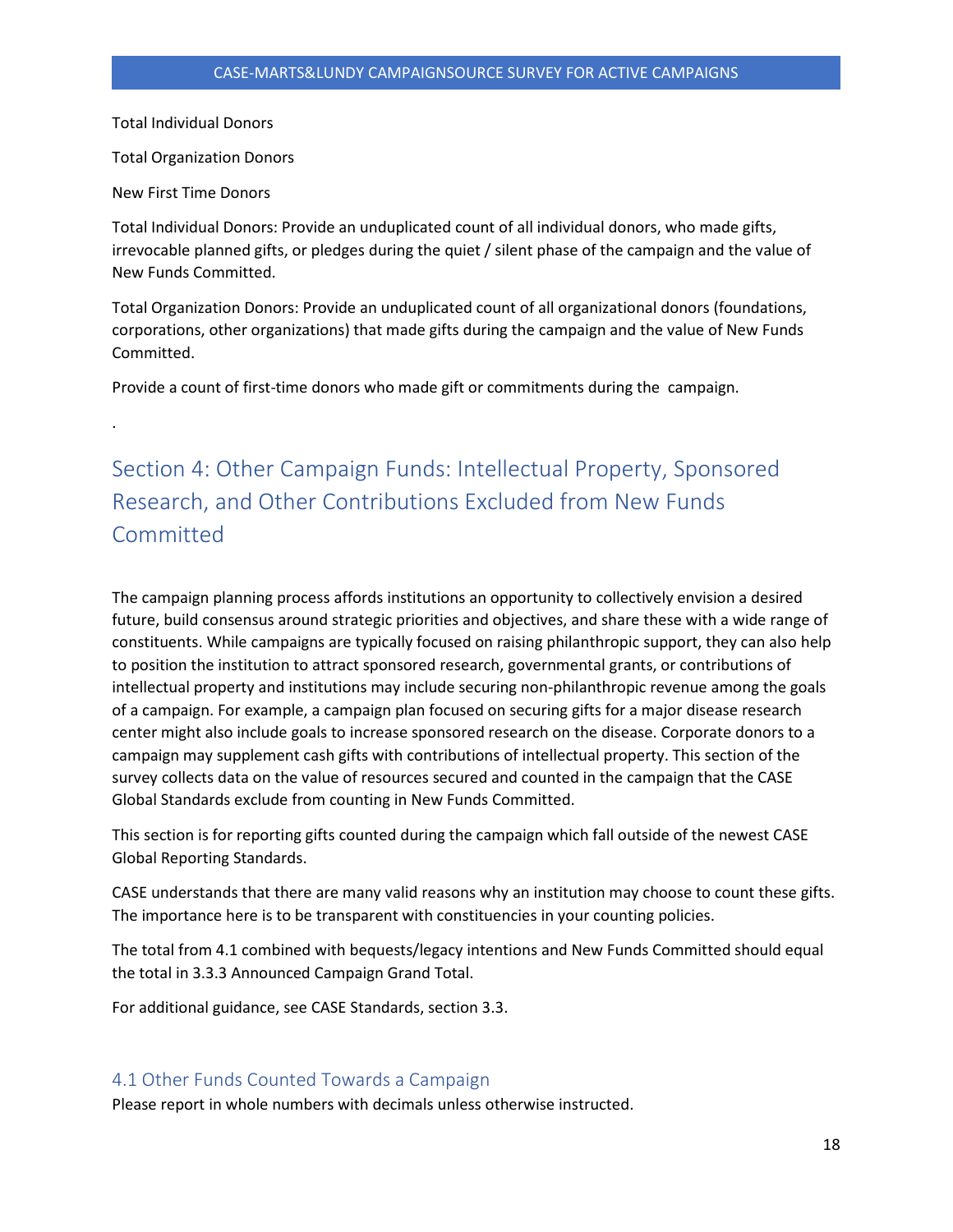This question is required. There should be no blank cells. If you had no gifts in a category, enter zeroes in that row.

Value of Funds Number of Donors

Bequests/Legacy Intentions from Donors under 65

Pledges over 5 years

Institutional Donor Advised Fund

Intellectual Property

Government Grants

Exclusive Contracts

Contracted / Sponsored research

**Other** 

Total

## **If your institution did not count any of the following towards the campaign, please leave this section blank.**

Other Campaign Funds includes contributions excluded from counting by the CASE Global Reporting Standards, but which individual institutions include in their campaign reports.

In this section report the value of all funds counted by the institution in published campaign reports at the conclusion of the campaign excluding New Funds Committed as reported in Section 2 above. The total unduplicated value of New Funds Committed reported in 2.4.4 and the total of Other Campaign Funds should equal the value of campaign funds published in final campaign reports.

Bequests/Legacy Intentions: Report the value of Bequests/legacy intentions counted in the campaign but excluded from philanthropic counts in Section 2 of the survey (e.g., bequest commitments from donors who were or will not be 65 years of age or older before the end of the campaign or bequests not counted at face value.)

Pledges: Report the value of pledges counted in the campaign but excluded from philanthropic counts in Section 2 of the survey (e.g., pledge payments scheduled to be received more than 5 years after the completion of the campaign).

Donor Advised Funds: Report the value of contributions to institution sponsored donor advised funds that were not distributed to the institution.

Intellectual property: Report the value of intellectual property, such as software licenses that are counted in the campaign.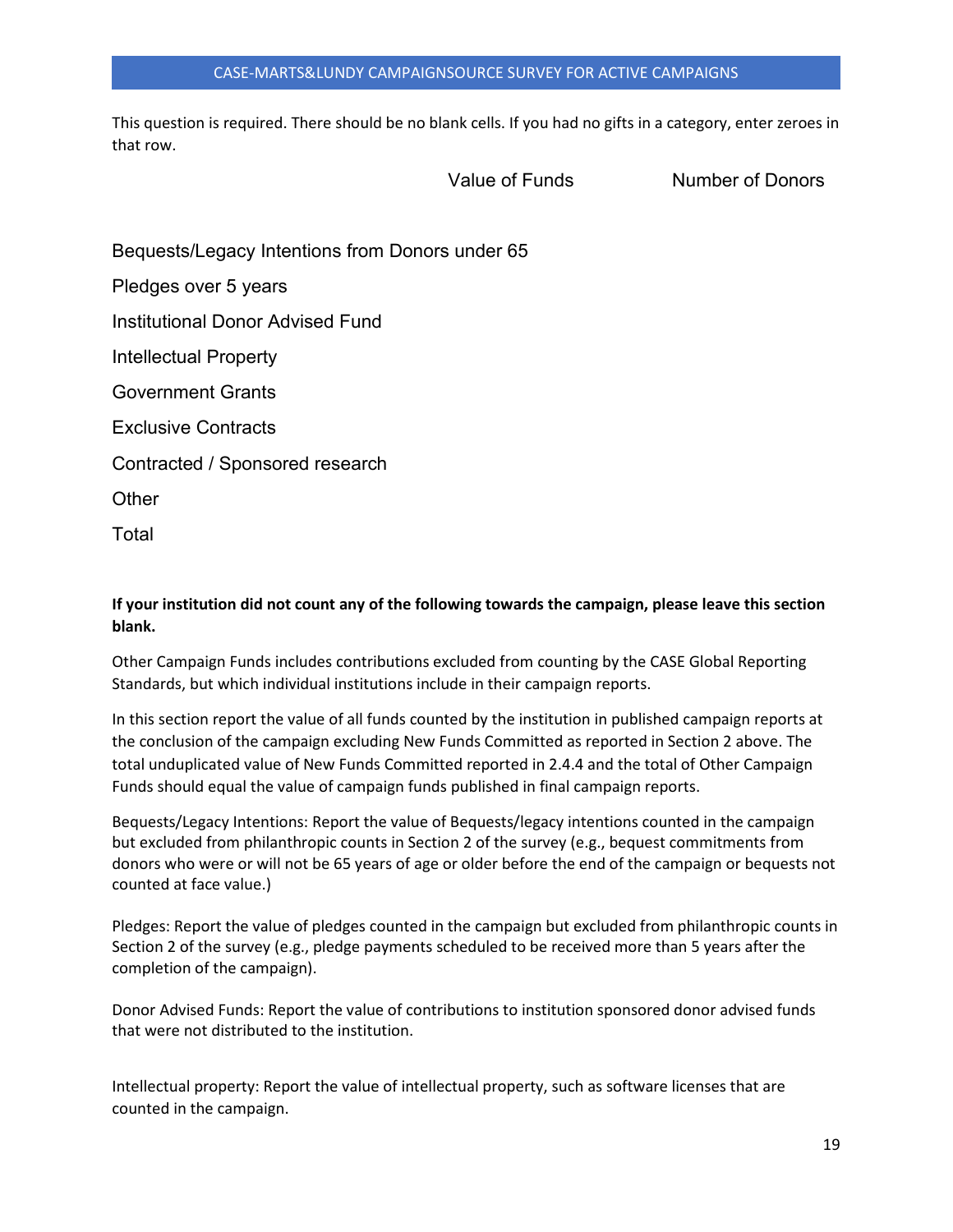Pass through grants: Report the value of pass-through grants counted towards the campaign.

Exclusive contracts: Report the value of any exclusive contracts (examples could be pouring rights) counted towards the campaign

Contracted / Sponsored Research: Report the value of contracted/ sponsored research counted toward the campaign goal during the of the campaign.

Other funds: Report the value of any other funds not counted in Section 2 but counted as part of the campaign

# <span id="page-19-0"></span>Section 5 Staffing and Budget

# <span id="page-19-1"></span>**Staffing**

Calculating staffing and investments for advancement communications and marketing often proves particularly challenging. Some integrated advancement programs include dedicated marketing and communications divisions supporting alumni relations and fundraising. At many institutions, however, alumni relations and fundraising programs rely on support from separate institutional marketing and communications departments responsible for a wide range of institutional branding and external relations functions. For this survey institutions should, to the best of their ability, report counts of marketing and communications staff that primarily and directly support alumni relations, fundraising/development, campaigns work, and donor stewardship functions.

**Advancement staff counts correspond to those collected in the Voluntary Support of Education Survey and the Core Metrics Surveys.** 

# <span id="page-19-2"></span>5.1 Advancement Staffing (required)

5.1.1 Total Staff FTE Positions (as of the end of the last fiscal year of the quiet / silent phase of the campaign. Maximum of one decimal place

Staff FTEs

Advancement Management

Advancement Services

Alumni Relations

Communications and Marketing

Development/Fundraising

Total

Staff position FTE counts should be broken down by five functional areas: Advancement Management, Advancement Services, Alumni Relations, Communications & Marketing, Development/Fundraising.

Unfilled, but budgeted positions should be included in counts.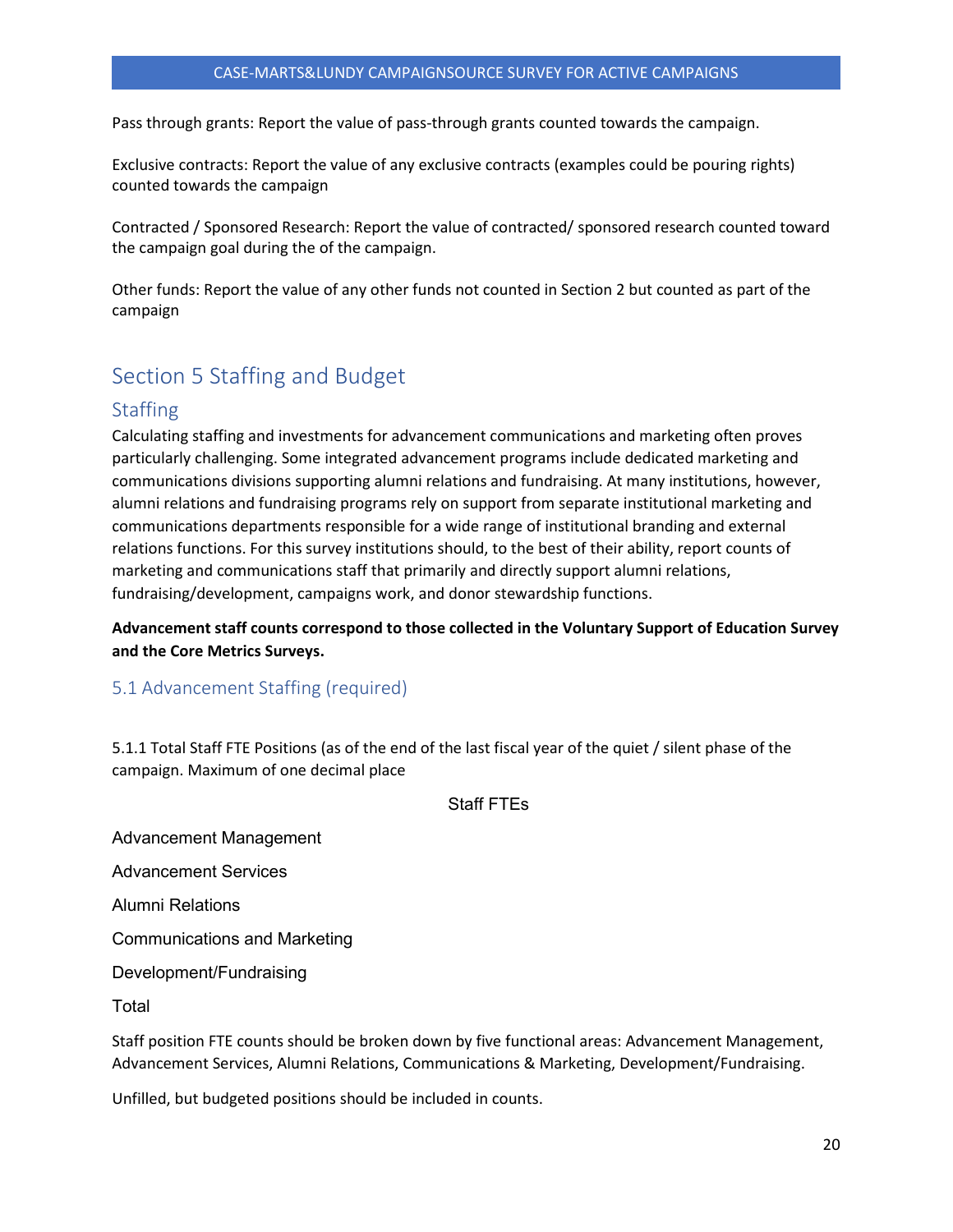Depending on the institution's structure advancement staff may be distributed across multiple divisions or administrative units and paid for out of multiple budgets. Fundraising and alumni relations staff may be divided between an institution, an affiliated foundation, and an alumni association or embedded in and paid for by individual academic units.

The objective for this section to provide a comprehensive count of professional staff devoted to alumni relations, development/fundraising, advancement-related communications, and marketing, and administrative and other positions that contribute directly to advancement for the institution as a whole or a unit thereof.

Do not include the institution president/vice chancellor, head of school or other academic administrators who fundraise as part of their leadership duties. Do not include administrative staff who provide occasional support for fundraising events but for whom advancement functions are not a core component of their job (e.g., a dean's assistant who provides occasional support for fundraising events would not be included).

Do not include volunteers.

#### <span id="page-20-0"></span>Functional Areas

Advancement staffing counts should be broken down by four functional areas.

5.1.1 Report FTE counts of **Advancement Management staff:** Include the Chief Advancement Officer and Executive Administrative Staff and administrative or operations staff who are part of the advancement team but are not counted in the following categories. This might include office managers, advancement events staff, talent management staff who work as part of the advancement team, and stewardship staff.

5.1.2 Report FTE counts of **Advancement Services** staff whose functions include database management, reporting, prospect research, donor relations, and gift processing.

5.1.3 Report FTE counts of **Alumni Relations** staff. The primary purpose of this activity is to build longterm relationships with alumni to develop champions of the institution's mission, enhance participation in the institution's activities, and enhance alumni financial support. Include alumni relations staff employed by independent alumni associations or administered programs, independent alumni associations, and programs administered by academic units.

5.1.4 Report FTE counts of **Communications and Marketing** staff. The primary purpose of this activity is to keep the institution's external audiences informed of activities, achievements, and priorities to build public support. Expenditures specifically dedicated instead to Alumni Relations or Development should be counted under those categories. For the Philanthropy Core Metrics survey report expenditures and staff counts only for communications and marketing functions directly supporting alumni relations and development (see note below).

5.1.5 Report FTE counts of **Development/Fundraising** staff. The primary purpose of this activity is to secure philanthropic gifts in support of the institution. Counts of development staff should include positions focused on annual fund/regular giving, major/principal gifts, planned/legacy giving, corporate and foundation relations, central development, college-based development, and campaign management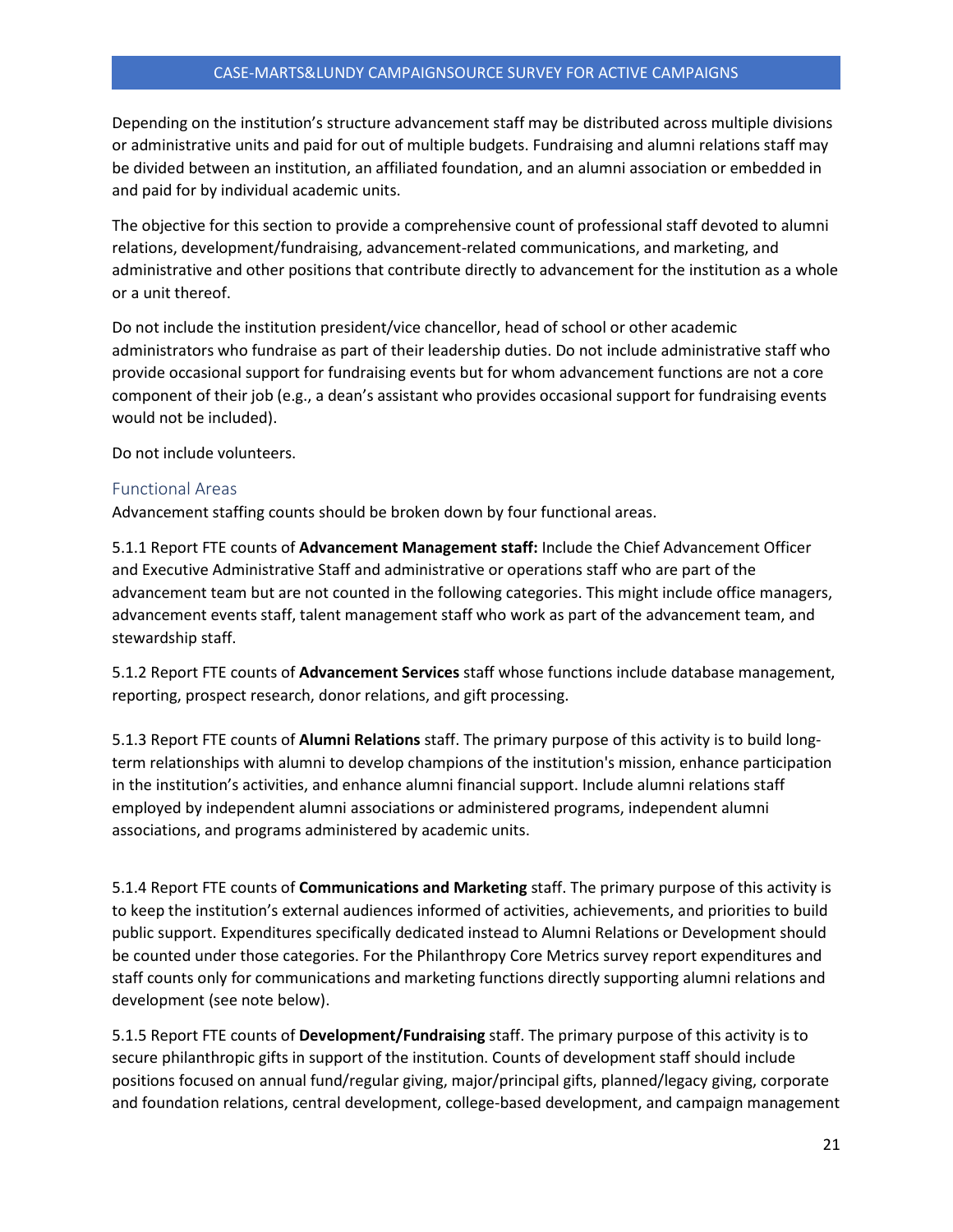regardless of whether they are employed in a central advancement department, an affiliated foundation, academic units, athletic associations, or other affiliated organizations. Administrative or clerical staff who work exclusively in support of fundraising would also be counted here.

5.1.2 Of the above totals, what number of these staff are dedicated to the campaign? (required)

# <span id="page-21-0"></span>5.2 Campaign Finances

#### 5.2.1 Total Campaign Finances (Required)

Report the total campaign expenditures until the last fiscal year of the quiet / silent phase of the campaign. (required)

5.2.2 Did you purchase or upgrade any of the following: (select all that apply) (Optional)

Purchase / hire Upgrade Engagement software CRM system Adding staff Wealth screening Feasibility study External campaign counsel Mailing list

5.2 If your institution had a dedicated annual campaign budget or used external counsel or consultants in addition to regular advancement staff, please report campaign expenditures, including expenditures for consultants and external contractors who provide guidance or support for campaign planning, communications and marketing, and events, as well as other campaign-specific costs for the last fiscal year of the quiet / silent phase of the campaign during the silent phase of the campaign.

# <span id="page-21-1"></span>Appendix: Definitions and Exclusions from Counting

# <span id="page-21-2"></span>Definition of Educational Philanthropy

Educational philanthropy is the voluntary act of providing private financial support to nonprofit educational institutions. To be categorized as philanthropy in keeping with CASE standards, such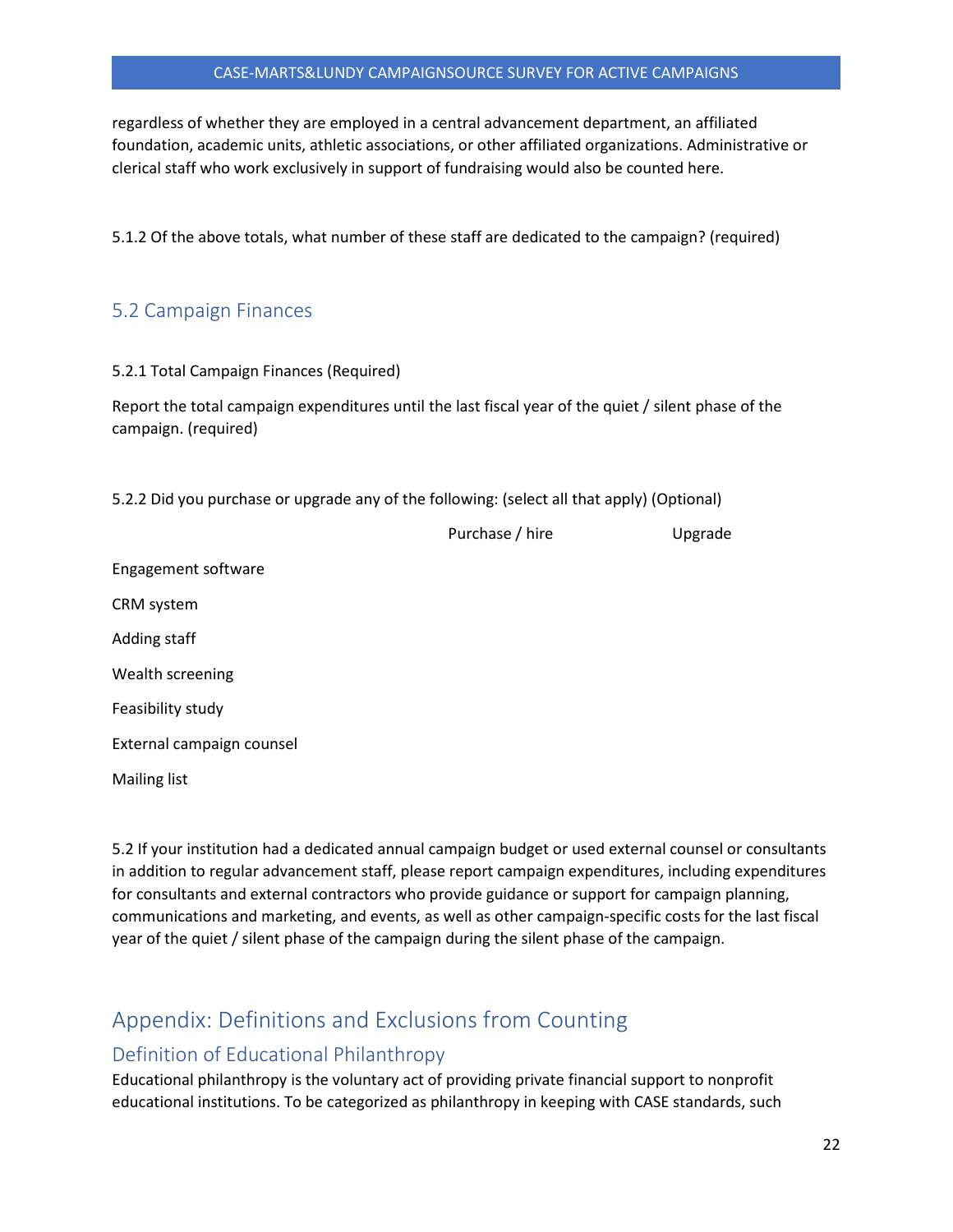financial support must be provided for the sole purpose of benefiting the institution's mission and its social impact, without the expressed or implied expectation that the donor will receive anything more than recognition as the result of such support.

### <span id="page-22-0"></span>Definition of New Funds Committed

New Funds Committed are new monies and property committed in the reporting year from any individual or qualified organization. This includes new outright gifts, new documented pledges for up to 5 years, new irrevocable planned gifts received or committed, and new qualified and documented bequests / legacy intentions.

# <span id="page-22-1"></span>**Exclusions**

The following section outlines criteria for excluding revenues from counts of philanthropic funds, descriptions of transactions which may combine countable philanthropic elements and portions which convey benefits to the donor that should be excluded, and a list of specific types of revenue that are categorically excluded.

#### <span id="page-22-2"></span>Counting Exclusions

If any one of the following exclusion criteria apply, the whole of the funding associated with an agreement becomes ineligible for inclusion in Funds Received or New Funds Committed reported in the Core Metrics survey. Institutions may not deduct the known or estimated value of any such exclusions from the overall value of the funding associated with an agreement and report the net remaining balance.

- 1. Contractual Relationship: A contract exists between the two parties that commits the recipient institution to provide an economic benefit for compensation, where the agreement is binding and creates a tangible benefit between the recipient institution and the funder. Contract income, including income for clinical trials, is ineligible.
- 2. Exclusive Information: The funder is entitled to receive exclusive information, or other privileged access to data or results emerging from the program or activity.
- 3. Exclusive Publication: The funder is entitled to receive exclusive information, or other privileged access to data or results emerging from the program or activity.
- 4. Consultancy Included: Consultancy for the funder or a linked organization is included as part of the agreement.
- 5. Intellectual Property Rights: The agreement assigns to the funder any full or partial commercial rights to intellectual property which may result from the program or activity. This exclusion extends to the provision of royalty-free licenses (whether exclusive or non-exclusive) to the funder and to granting the funder first option or similar exclusive rights to purchase the rights to any subsequent commercial opportunities. If the written agreement includes any actual *or potential future* commercial benefit of this kind, it must be excluded.
- 6. Other forms of financial benefit: Any other direct financial benefits required by the funder as a condition of the funding (e.g., discounted courses, training etc.).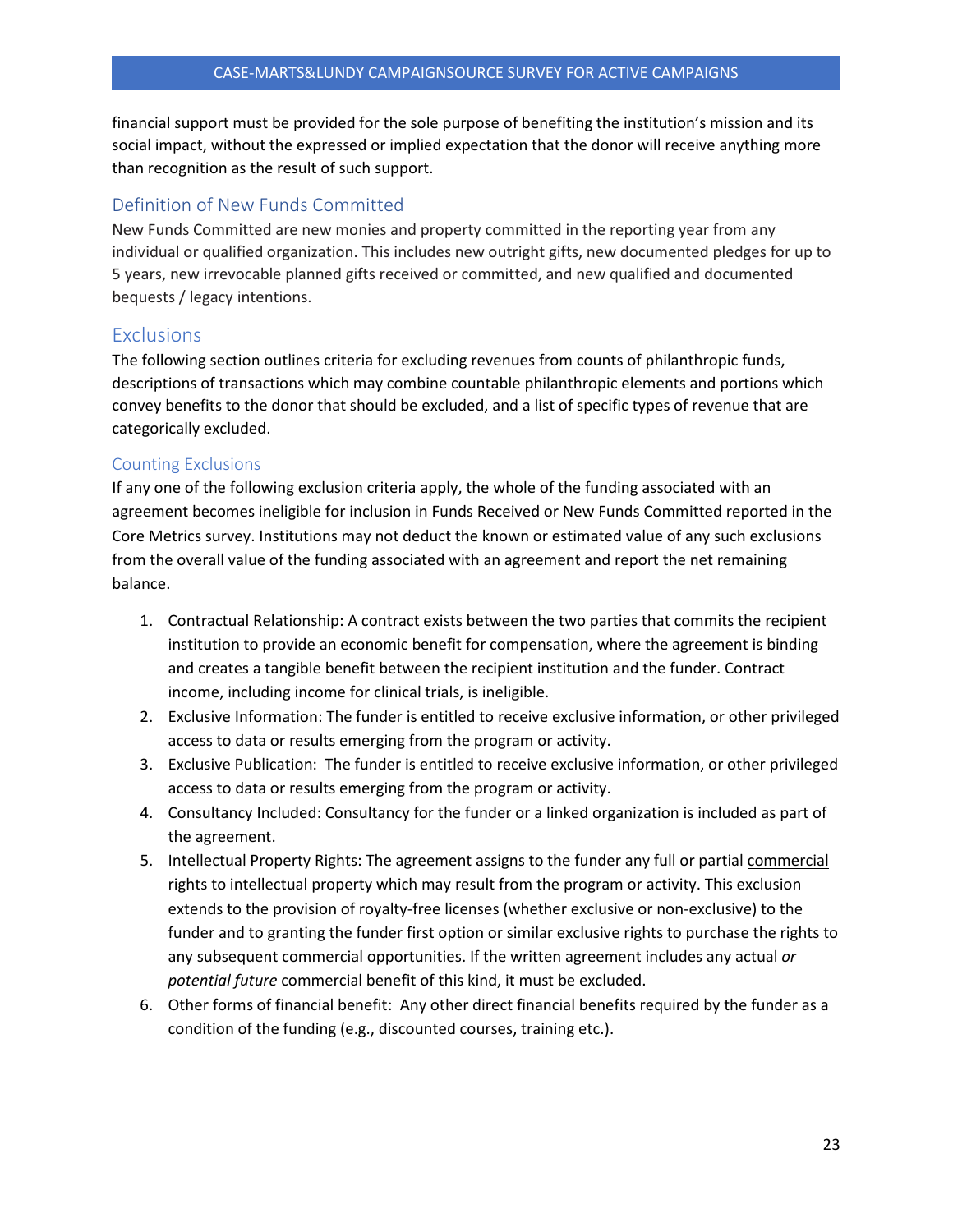## <span id="page-23-0"></span>Partial Exclusions Stemming from Tangible Donor Benefits (Quid Pro Quo Contributions)

- **Seating considerations:** Some institutions provide donors with special access to seating because of their gifts. Examples include the opportunity to purchase preferential entrance or seating for arts or athletics events. While the opportunity to purchase tickets in advance of the public or in a more favorable location has some intrinsic value, it may not be clearly or easily quantifiable. In such cases the gift may be counted. When the value of benefits is known, institutions should reduce the value of the gift accordingly. Benefits may include the following: the fair market value of meals, reserved parking, access to special events, advertising, or seat licenses. A donor may refuse all benefits when making the gift to avoid any reduction in value.
- **Fundraising Events:** Some institutions raise philanthropic support through fundraising events. These events are set apart from cultivation or stewardship events because they have a philanthropic goal directly associated with them. When the value of benefits is known, institutions should reduce the value of the gift accordingly. These benefits may include the following: the fair market value of event tickets, meals, or reserved parking. A donor may refuse all benefits when making the gift to avoid any reduction in value.
- **Dues and membership programs**: Report only the amount of the dues/membership fees that exceeds the value of benefits the individual alumna/us receives from the institution in return for the dues. Any monies that exceed the dues payment are counted in the Core Metrics.
- **Stewardship Gifts and other Insubstantial Benefits:** Institutions often give donors token items such as bookmarks, key chains, mugs, or tee shirts that are not considered "substantial benefits." Consult with your region's charitable regulations for definitions and current threshold amounts for insubstantial benefits.

Following are some examples of quid pro quo contributions:

- A donor gives an institution ¤100 in exchange for an event ticket with a fair market value of ¤40. The ¤60 is the maximum amount to be counted for CASE reporting purposes.
- A donor gives an institution ¤1,000 and becomes eligible to receive two tickets to an annual donor recognition dinner for all ¤1,000-plus donors. The fair market value of the dinner is ¤100 per person. The value of the gift is ¤800 unless the donor refuses the benefit at the time of solicitation.

# <span id="page-23-1"></span>Corporate Sponsorships

Corporations and other organizations often give money to institutions to sponsor activities, events, or projects and in return receive recognition on campus, at the event, or in accompanying publications.

The main consideration that determines whether the payment is a gift is whether the recognition the corporation receives constitutes advertising. Rules regarding sponsorship and the definition of advertising differ from country to country. Survey respondents should count sponsorships in keeping with the current prevailing standards applicable to their regions.

#### <span id="page-23-2"></span>Other Exclusions

The following are also excluded from counts of philanthropic funds committed.